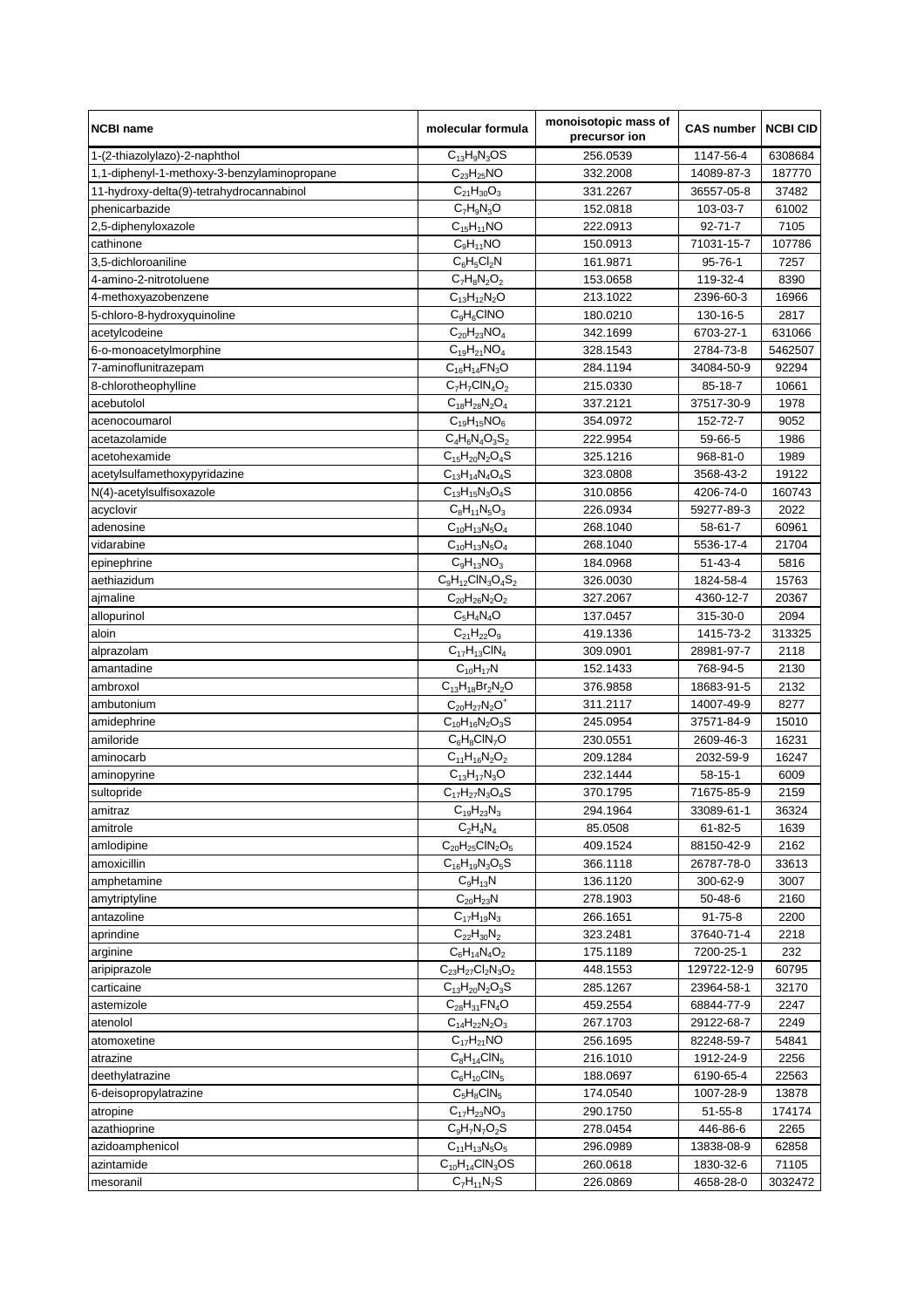| azithromycin               | $C_{38}H_{72}N_2O_{12}$                       | 749.5158             | 83905-01-5             | 447043       |
|----------------------------|-----------------------------------------------|----------------------|------------------------|--------------|
| baclofen                   | $C_{10}H_{12}CINO_2$                          | 214.0629             | 1134-47-0              | 2284         |
| bamethan                   | $C_{12}H_{19}NO_2$                            | 210.1488             | 3703-79-5              | 2292         |
| sulfameter                 | $C_{11}H_{12}N_4O_3S$                         | 281.0702             | 651-06-9               | 5326         |
| beclomethasonedipropionate | $C_{28}H_{37}ClO_7$                           | 521.2300             | 5534-09-8              | 21700        |
| benactyzine                | $C_{20}H_{25}NO_3$                            | 328.1907             | 302-40-9               | 9330         |
| benserazide                | $C_{10}H_{15}N_3O_5$                          | 258.1084             | 322-35-0               | 2327         |
| bezafribrate               | $C_{19}H_{20}CINO_4$                          | 362.1153             | 41859-67-0             | 39042        |
| benzocaine                 | $C_9H_{11}NO_2$                               | 166.0862             | 94-09-7                | 2337         |
| benzoctamine               | $C_{18}H_{19}N$                               | 250.1590             | 17243-39-9             | 28425        |
| benzoylecgonine            | $C_{16}H_{19}NO_4$                            | 290.1387             | 519-09-5               | 2340         |
| benztropine                | $C_{21}H_{25}NO$                              | 308.2008             | 86-13-5                | 238053       |
| benzopenicillin            | $C_{16}H_{18}N_{2}O_{4}S$                     | 335.1060             | 61-33-6                | 2349         |
| betahistine                | $C_8H_{12}N_2$                                | 137.1073             | 5638-76-6              | 2366         |
| bethanechol                | $C_7H_{17}N_2O_2^+$                           | 161.1284             | 674-38-4               | 2370         |
| benzidine                  | $C_{12}H_{12}N_2$                             | 185.1073             | 92-87-5                | 7111         |
| biotin                     | $C_{10}H_{16}N_2O_3S$                         | 245.0954             | 58-85-5                | 171548       |
| biperiden                  | $C_{21}H_{29}NO$                              | 312.2321             | 514-65-8               | 2381         |
| bisacodyl                  | $C_{22}H_{19}NO_4$                            | 362.1386             | 603-50-9               | 2391         |
| bibentiamine               | $C_{38}H_{42}N_8O_6S_2$                       | 771.2741             | 2667-89-2              | 3034022      |
| bisoprolol                 | $C_{18}H_{31}NO_4$                            | 326.2325             | 66722-44-9             | 2405         |
| bornaprine                 | $C_{21}H_{31}NO_2$                            | 330.2427             | 20448-86-6             | 30160        |
| bromacil                   | $C_9H_{13}BrN_2O_2$                           | 261.0233             | 314-40-9               | 9411         |
| bromazepam                 | $C_{14}H_{10}BrN_3O$                          | 316.0079             | 1812-30-2              | 2441         |
| brompheniramine            | $C_{16}H_{19}BrN_2$                           | 319.0804             | 86-22-6                | 6834         |
| brotizolam                 | $C_{15}H_{10}$ BrCIN4S                        | 392.9570             | 57801-81-7             | 2451         |
| budesonide                 | $\overline{C}_{25}H_{34}O_6$                  | 431.2428             | 51333-22-3             | 5281004      |
|                            | $C_{12}H_{17}NO_3$                            | 224.1281             | 2438-72-4              |              |
| bufexamac<br>buflomedil    | $C_{17}H_{25}NO_4$                            |                      |                        | 2466<br>2467 |
|                            |                                               | 308.1856             | 55837-25-7<br>487-93-4 |              |
| bufotenin                  | $C_{12}H_{16}N_2O$                            | 205.1335             |                        | 10257        |
| bumetanide<br>bunitrolol   | $C_{17}H_{20}N_2O_5S$<br>$C_{14}H_{20}N_2O_2$ | 365.1165<br>249.1597 | 28395-03-1             | 2471<br>2473 |
|                            |                                               |                      | 34915-68-9             |              |
| nylidrin                   | $C_{19}H_{25}NO_2$                            | 300.1958             | 447-41-6               | 4567         |
| bupranolol                 | $C_{14}H_{22}CINO_2$                          | 272.1411             | 14556-46-8             | 2475         |
| buprenorphine              | $C_{29}H_{41}NO_4$                            | 468.3108             | 52485-79-7             | 5311033      |
| buspirone                  | $C_{21}H_{31}N_5O_2$<br>$C_{18}H_{30}N_2O_2$  | 386.2550<br>307.2380 | 36505-84-7<br>149-16-6 | 2477<br>2480 |
| butacaine                  | $C_{18}H_{29}NO_3$                            |                      | 18109-80-3             |              |
| brospamin                  |                                               | 308.2220             |                        | 28892        |
| butetamate                 | $C_{16}H_{25}NO_2$                            | 264.1958             | 14007-64-8             | 27368        |
| butizide                   | $C_{11}H_{16}N_3O_4S_2Cl$                     | 354.0343             | 2043-38-1              | 16274        |
| butoxycarboxime            | $C_7H_{14}N_2O_4S$                            | 223.0747             | 34681-23-7             | 9571009      |
| buturon                    | $C_{12}H_{13}CIN_2O$                          | 237.0789             | 3766-60-7              | 19587        |
| butamben                   | $C_{11}H_{15}NO_2$                            | 194.1175             | 94-25-7                | 2482         |
| butylscopolammonium        | $C_{21}H_{30}NO_4^+$                          | 360.2169             | 7182-53-8              | 452294       |
| cabergoline                | $C_{26}H_{37}N_5O_2$                          | 452.3020             | 81409-90-7             | 54746        |
| norephendrinetheophylline  | $C_{18}H_{23}N_5O_3$                          | 358.1873             | 58166-83-9             | 71740        |
| candesartan                | $C_{24}H_{20}N_6O_3$                          | 441.1669             | 139481-59-7            | 2541         |
| candesartan cilexetil      | $C_{33}H_{34}N_6O_6$                          | 611.2612             | 145040-37-5            | 2540         |
| cannabidiol                | $C_{21}H_{30}O_2$                             | 315.2318             | 13956-29-1             | 644019       |
| Cannabinol                 | $C_{21}H_{26}O_2$                             | 311.2005             | 521-35-7               | 2543         |
| carazolol                  | $C_{18}H_{22}N_2O_2$                          | 299.1754             | 57775-29-8             | 71739        |
| carbamazepine              | $C_{15}H_{12}N_2O$                            | 237.1022             | 298-46-4               | 2554         |
| carbidopa                  | $C_{10}H_{14}N_2O_4$                          | 227.1026             | 28860-95-9             | 34359        |
| carbimazole                | $C_7H_{10}N_2O_2S$                            | 187.0535             | 22232-54-8             | 31072        |
| carbinoxamine              | $C_{16}H_{19}CIN_2O$                          | 291.1258             | 486-16-8               | 2564         |
| chromonar                  | $C_{20}H_{27}NO_5$                            | 362.1961             | 804-10-4               | 12604        |
| caroverine                 | $C_{22}H_{27}N_3O_2$                          | 366.2176             | 23465-76-1             | 65709        |
| carvedilol                 | $C_{24}H_{26}N_2O_4$                          | 407.1965             | 72956-09-3             | 2585         |
| cefaclor                   | $C_{15}H_{14}CIN_3O_4S$                       | 368.0466             | 53994-73-3             | 40958        |
| cefadroxil                 | $C_{16}H_{17}N_3O_5S$                         | 364.0961             | 50370-12-2             | 2610         |
| celecoxib                  | $C_{17}H_{14}F_3N_3O_2S$                      | 382.0831             | 169590-42-5            | 2662         |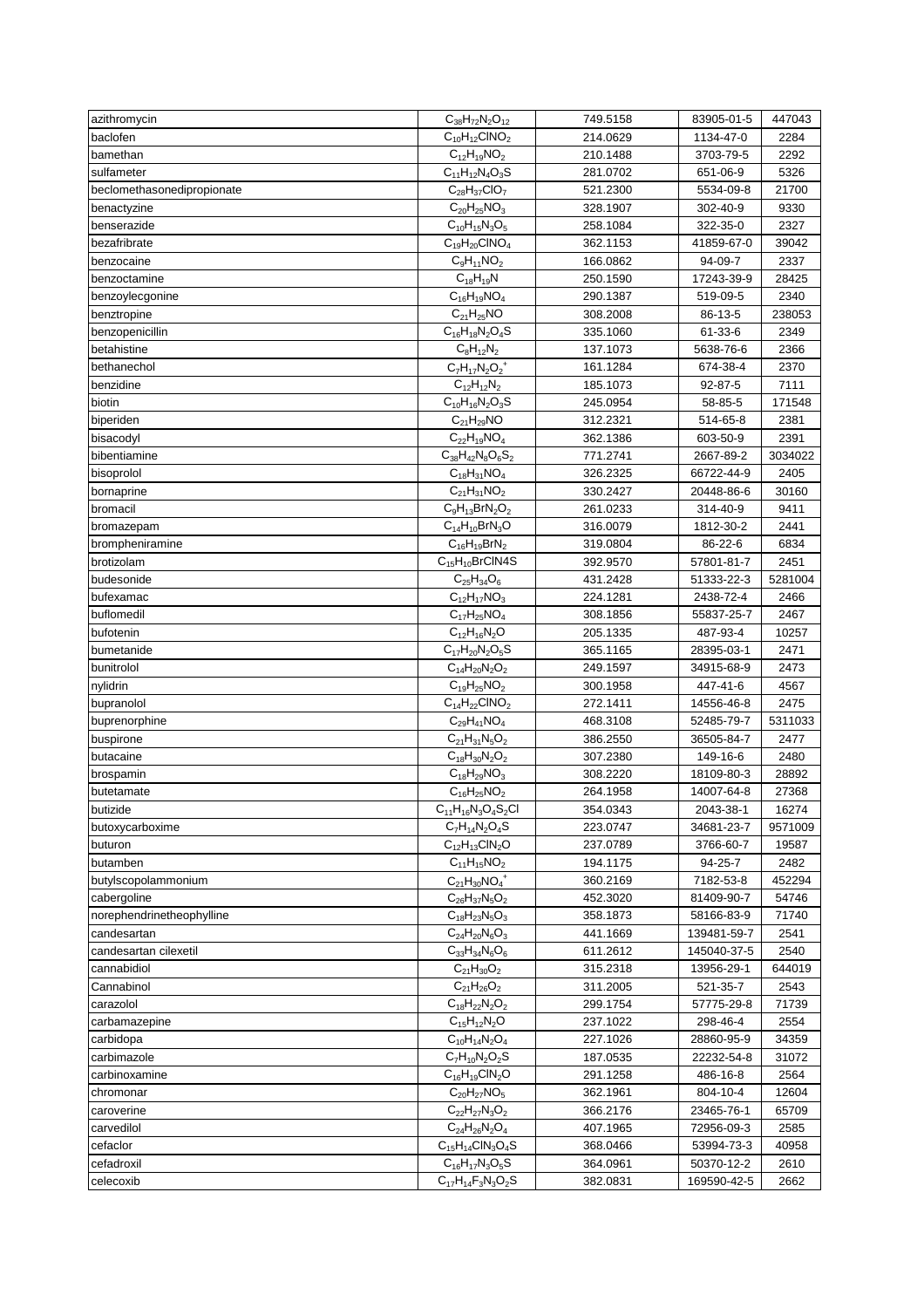| celiprolol                          | $C_{20}H_{33}N_3O_4$      | 380.2543 | 56980-93-9     | 2663    |
|-------------------------------------|---------------------------|----------|----------------|---------|
| cephalexin                          | $C_{16}H_{17}N_3O_4S$     | 348.1012 | 15686-71-2     | 27447   |
| cephaloridine                       | $C_{19}H_{17}N_3O_4S_2$   | 416.0733 | 50-59-9        | 5773    |
| cethylpyridinium                    | $C_{21}H_{38}N^{+}$       | 304.2998 | 7773-52-6      | 2683    |
| cetirizine                          | $C_{21}H_{25}CIN_2O_3$    | 389.1626 | 83881-51-0     | 2678    |
| cetrimonium                         | $C_{19}H_{42}N^+$         | 284.3311 | 6899-10-1      | 5974    |
| quinidine                           | $C_{20}H_{24}N_2O_2$      | 325.1910 | 56-54-2        | 5953    |
| quinomethionate                     | $C_{10}H_6N_2OS_2$        | 234.9994 | 2439-01-2      | 17109   |
| chloramphenicol 4-morpholineacetate | $C_{17}H_{21}Cl_2N_3O_7$  | 450.0829 | 98145-68-7     | 3062470 |
| chlorbromuron                       | $C_9H_{10}BrClN_2O_2$     | 292.9686 | 13360-45-7     | 25912   |
| chlordiazepoxide                    | $C_{16}H_{14}CIN_3O$      | 300.0898 | 58-25-3        | 2712    |
| chlorhexidine                       | $C_{22}H_{30}Cl_2N_{10}$  | 505.2104 | 55-56-1        | 9552079 |
|                                     |                           |          |                |         |
| chlorhexamide                       | $C_{13}H_{17}CIN_2O_3S$   | 317.0721 | 963-03-1       | 70403   |
| chlormezanone                       | $C_{11}H_{12}CINO_3S$     | 274.0299 | 80-77-3        | 2717    |
| chlormidazole                       | $C_{15}H_{13}CIN_2$       | 257.0840 | 3689-76-7      | 71821   |
| chloroquine                         | $C_{18}H_{26}CIN_3$       | 320.1888 | 54-05-7        | 2719    |
| chloroxazone                        | $C_7H_4NO_2Cl$            | 170.0003 | 95-25-0        | 2733    |
| chlorpheniramine                    | $C_{16}H_{19}CIN_2$       | 275.1309 | 132-22-9       | 2725    |
| chlorphenoxamine                    | $C_{18}H_{22}CINO$        | 304.1462 | 77-38-3        | 6475    |
| chloroprocaine                      | $C_{13}H_{19}CIN_2O_2$    | 271.1207 | 133-16-4       | 8612    |
| chlorpromazine                      | $C_{17}H_{19}CIN_2S$      | 319.1030 | 50-53-3        | 2726    |
| chlorpropham                        | $C_{10}H_{12}CINO_2$      | 214.0629 | $101 - 21 - 3$ | 2728    |
| chlorprothixene                     | $C_{18}H_{18}CINS$        | 316.0921 | 113-59-7       | 2729    |
| chlortalidone                       | $C_{14}H_{11}CIN_2O_4S$   | 339.0200 | 77-36-1        | 2732    |
| chlortetracycline                   | $C_{22}H_{23}CIN_2O_8$    | 479.1215 | 57-62-5        | 6426718 |
| chlorthenoxazine                    | $C_{10}H_{10}CINO_2$      | 212.0472 | 132-89-8       | 8602    |
| chlortoluron                        | $C_{10}H_{13}CIN_2O$      | 213.0789 | 15545-48-9     | 27375   |
| catechin                            | $C_{15}H_{14}O_6$         | 291.0863 | 154-23-4       | 9064    |
| cilazapril                          | $C_{22}H_{31}N_3O_5$      | 418.2336 | 88768-40-5     | 56330   |
| cimetidine                          | $C_{10}H_{16}N_6S$        | 253.1229 | 51481-61-9     | 2756    |
| dibucaine                           | $C_{20}H_{29}N_3O_2$      | 344.2332 | 85-79-0        | 3025    |
| cinnarizine                         | $C_{26}H_{28}N_2$         | 369.2325 | 298-57-7       | 2761    |
| cinolazepam                         | $C_{18}H_{13}CIFN_3O_2$   | 358.0753 | 75696-02-5     | 3033621 |
| citalopram                          | $C_{20}H_{21}FN_{2}O$     | 325.1710 | 59729-33-8     | 2771    |
| clemizole                           | $C_{19}H_{20}CIN_3$       | 326.1418 | 442-52-4       | 2782    |
| clidinium                           | $C_{22}H_{26}NO_3^+$      | 352.1907 | 7020-55-5      | 2784    |
| clindamycin                         | $C_{18}H_{33}CIN_2O_5S$   | 425.1871 | 18323-44-9     | 29029   |
| clioquinol                          | $C_9H_5NOCH$              | 305.9177 | 130-26-7       |         |
|                                     |                           |          |                | 2788    |
| clobazam                            | $C_{16}H_{13}CIN_2O_2$    | 301.0738 | 22316-47-8     | 2789    |
| chlormethiazole                     | $C_6H_8CINS$              | 162.0138 | 533-45-9       | 10783   |
| clomiphene                          | $C_{26}H_{28}N$ OCI       | 406.1932 | 911-45-5       | 2800    |
| clomipramine                        | $C_{19}H_{23}CIN_2$       | 315.1622 | 303-49-1       | 2801    |
| clonazepam                          | $C_{15}H_{10}CIN_3O_3$    | 316.0483 | 1622-61-3      | 2802    |
| clonidine                           | $C_9H_9Cl_2N_3$           | 230.0246 | 4205-90-7      | 2803    |
| clotrimazole                        | $C_{22}H_{17}CIN_2$       | 345.1153 | 23593-75-1     | 2812    |
| cloxazillin                         | $C_{19}H_{18}CIN_3O_5S$   | 436.0728 | $61 - 72 - 3$  | 6098    |
| clozapine                           | $C_{18}H_{19}CIN_4$       | 327.1371 | 5786-21-0      | 2818    |
| cocaethylene                        | $C_{18}H_{23}NO_4$        | 318.1700 | 529-38-4       | 65034   |
| cocaine                             | $C_{17}H_{21}NO_4$        | 304.1543 | 50-36-2        | 5760    |
| codeine                             | $C_{18}H_{21}NO_3$        | 300.1594 | 76-57-3        | 5284371 |
| caffeine                            | $C_8H_{10}N_4O_2$         | 195.0876 | 58-08-2        | 2519    |
| colchicine                          | $C_{22}H_{25}NO_6$        | 400.1754 | 64-86-8        | 6167    |
| thioacetazone                       | $C_{10}H_{12}N_4OS$       | 237.0804 | 104-06-3       | 9568512 |
| cornecain                           | $C_{15}H_{25}N_2O_3^+$    | 281.1859 | 3686-68-8      | 20141   |
| coumatetralyl                       | $C_{19}H_{16}O_3$         | 293.1172 | 5836-29-3      | 22095   |
| crimidine                           | $C_7H_{10}CIN_3$          | 172.0636 | 535-89-7       | 10813   |
| cyanazine                           | $C_9H_{13}CIN_6$          | 241.0962 | 21725-46-2     | 30773   |
|                                     |                           |          |                |         |
| cyclizine                           | $C_{18}H_{22}N_2$         | 267.1855 | 82-92-8        | 6726    |
| cycloadiphenine                     | $C_{20}H_{31}NO_2$        | 318.2427 | 548-66-3       | 3166    |
| cyclopenthiazide                    | $C_{13}H_{18}CIN_3O_4S_2$ | 380.0500 | 742-20-1       | 2904    |
| cyclopentolate                      | $C_{17}H_{25}NO_3$        | 292.1907 | 512-15-2       | 2905    |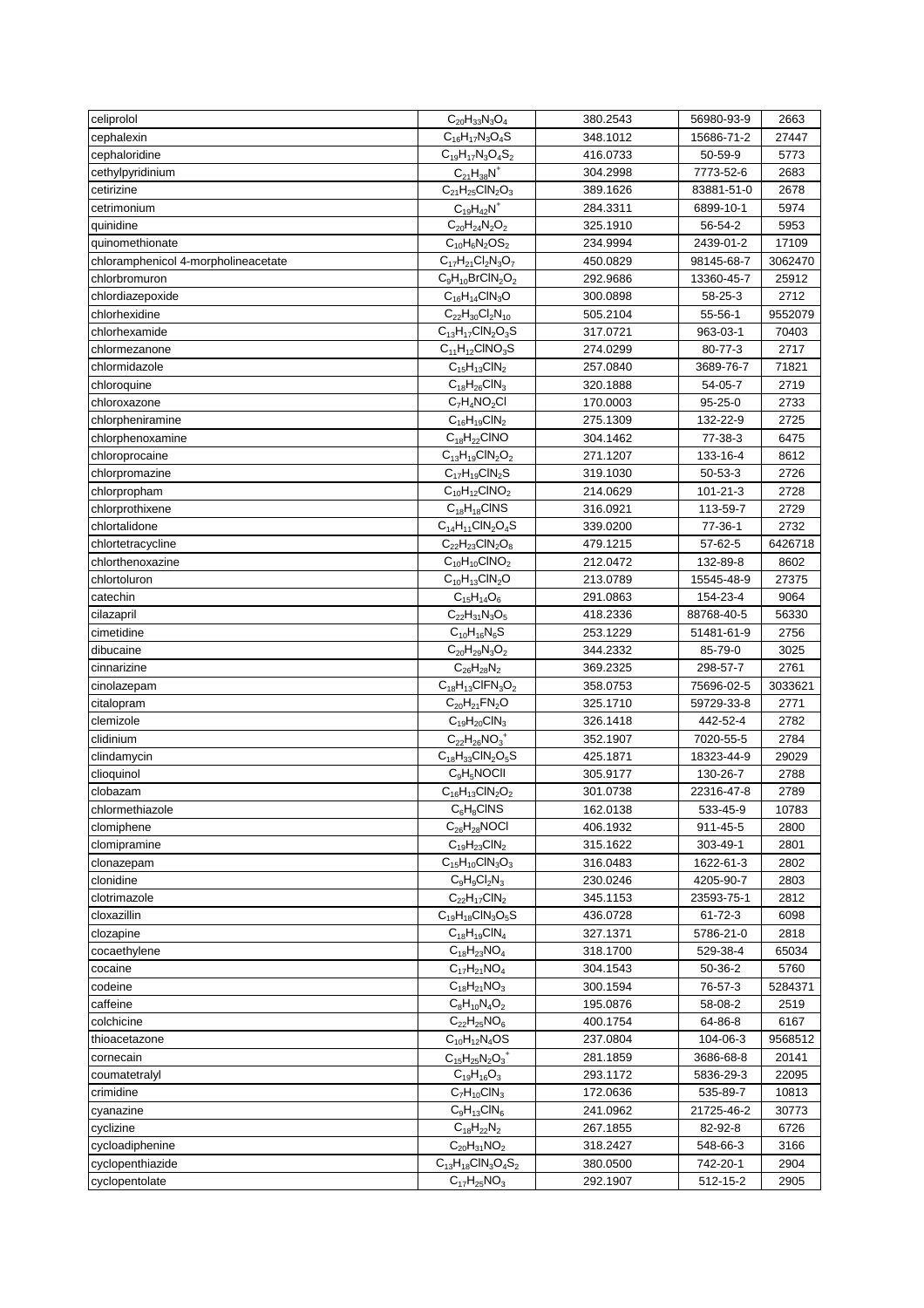| cymiazole                                         | $C_{12}H_{14}N_2S$        | 219.0950 | 61676-87-7           | 43714   |
|---------------------------------------------------|---------------------------|----------|----------------------|---------|
| cyproheptadine                                    | $C_{21}H_{21}N$           | 288.1746 | 129-03-3             | 2913    |
| cytarabine                                        | $C_9H_{13}N_3O_5$         | 244.0927 | 147-94-4             | 6253    |
| daminozide                                        | $C_6H_{12}N_2O_3$         | 161.0920 | 1596-84-5            | 15331   |
| deanol                                            | $C_4H_{11}NO$             | 90.0913  | 108-01-0             | 7902    |
| debrisoquin                                       | $C_{10}H_{13}N_3$         | 176.1182 | 1131-64-2            | 2966    |
| desipramine                                       | $C_{18}H_{22}N_2$         | 267.1855 | $50 - 47 - 5$        | 2995    |
| desloratadine                                     | $C_{19}H_{19}CIN_2$       | 311.1309 | 100643-71-8          | 124087  |
| semeron                                           | $C_8H_{15}N_5S$           | 214.1120 | 1014-69-3            | 13904   |
| dexetimide                                        | $C_{23}H_{26}N_2O_2$      | 363.2067 | 21888-98-2           | 21847   |
| dextromethorphan                                  | $C_{18}H_{25}NO$          | 272.2008 | 125-71-3             | 3008    |
| diazepam                                          | $C_{16}H_{13}CIN_2O$      | 285.0789 | 439-14-5             | 3016    |
| dibenzepin                                        | $C_{18}H_{21}N_3O$        | 296.1757 | 4498-32-2            | 9419    |
| diclofenac                                        | $C_{14}H_{11}Cl_2NO_2$    | 296.0239 | 15307-86-5           | 3033    |
| difenoconazole                                    | $C_{19}H_{17}Cl_2N_3O_3$  | 406.0719 | 119446-68-3          | 86173   |
| dihydrocodeine                                    | $C_{18}H_{23}NO_3$        | 302.1750 | 125-28-0             | 5284543 |
| dihydroergochristine                              | $C_{35}H_{41}N_5O_5$      | 612.3180 | 17479-19-5           | 107715  |
| dihydroergocoronine                               | $C_{31}H_{41}N_5O_5$      | 564.3180 | 25447-65-8           | 168871  |
| dihydroergotamine                                 | $C_{33}H_{37}N_5O_5$      | 584.2867 | 511-12-6             | 10531   |
|                                                   |                           |          |                      |         |
| diltiazem                                         | $C_{22}H_{26}N_2O_4S$     | 415.1686 | 42399-41-7           | 39186   |
| dimethoxanate                                     | $C_{19}H_{22}N_2O_3S$     | 359.1423 | 477-93-0             | 10610   |
| dimethindene                                      | $C_{20}H_{24}N_2$         | 293.2012 | 5636-83-9            | 21855   |
| diosmin                                           | $C_{28}H_{32}O_{15}$      | 609.1813 | 520-27-4             | 5281613 |
| diphenhydramine                                   | $C_{17}H_{21}NO$          | 256.1695 | 58-73-1              | 3100    |
| diphenylamine                                     | $C_{12}H_{11}N$           | 170.0964 | 122-39-4             | 11487   |
| diphenylpyraline                                  | $C_{19}H_{23}NO$          | 282.1852 | 147-20-6             | 3103    |
| diphenylsulfone                                   | $C_{12}H_{10}O_2S$        | 219.0474 | 127-63-9             | 31386   |
| dyphylline                                        | $C_{10}H_{14}N_4O_4$      | 255.1087 | 479-18-5             | 3182    |
| dipyridamole                                      | $C_{24}H_{40}N_8O_4$      | 505.3245 | 58-32-2              | 3108    |
| disopyramide                                      | $C_{21}H_{29}N_3O$        | 340.2383 | 3737-09-5            | 3114    |
| disulfiram                                        | $C_{10}H_{20}N_2S_4$      | 297.0582 | 97-77-8              | 3117    |
| diuron                                            | $C_9H_{10}Cl_2N_2O$       | 233.0242 | 330-54-1             | 3120    |
| dixyrazine                                        | $C_{24}H_{33}N_3O_2S$     | 428.2366 | 2470-73-7            | 17182   |
| 2,5-dimethoxy-4-bromoamphetamine                  | $C_{11}H_{16}BrNO_2$      | 274.0437 | 64638-07-9           | 62065   |
| 2,5-dimethoxy-4-methylamphetamine                 | $C_{12}H_{19}NO_2$        | 210.1488 | 15588-95-1           | 85875   |
| domperidone                                       | $C_{22}H_{24}CIN_5O_2$    | 426.1691 | 57808-66-9           | 3151    |
| donepezil                                         | $C_{24}H_{29}NO_3$        | 380.2220 | 120014-06-4          | 3152    |
| dosulepin                                         | $C_{19}H_{21}NS$          | 296.1467 | 113-53-1             | 5282426 |
| doxazosin                                         | $C_{23}H_{25}N_5O_5$      | 452.1928 | 74191-85-8           | 3157    |
| doxepin                                           | $C_{19}H_{21}NO$          | 280.1695 | 1668-19-5            | 3158    |
| doxycycline                                       | $C_{22}H_{24}N_2O_8$      | 445.1605 | 564-25-0             | 5281011 |
| 3-hydroxytamoxifen                                | $C_{26}H_{29}NO_2$        | 388.2271 | 82413-20-5           | 3033767 |
| droperidol                                        | $C_{22}H_{22}FN_{3}O_{2}$ | 380.1768 | 548-73-2             | 3168    |
| drotaverin                                        | $C_{24}H_{31}NO_4$        | 398.2325 | 14009-24-6           | 1712095 |
| dyclonine                                         | $C_{18}H_{27}NO_2$        | 290.2114 | 586-60-7             | 3180    |
| ecgonine                                          | $C_9H_{15}NO_3$           | 186.1124 | 481-37-8             | 5317000 |
| econazole                                         | $C_{18}H_{15}Cl_3N_2O$    | 381.0322 | 27220-47-9           | 3198    |
| 2-ethylidene-1,5-dimethyl-3,3-diphenylpyrrolidine | $C_{20}H_{23}N$           | 278.1903 | 30223-73-5           | 5378015 |
| eldoral                                           | $C_{11}H_{17}N_3O_3$      | 240.1342 | 509-87-5             | 101726  |
| eletriptan                                        | $C_{22}H_{26}N_2O_2S$     | 383.1787 | 143322-58-1          | 77993   |
| emetine                                           | $C_{29}H_{40}N_2O_4$      | 481.3060 | 483-18-1             | 9426    |
| entacapone                                        | $C_{14}H_{15}N_3O_5$      | 306.1084 | 130929-57-6          | 5281081 |
| ephedrine                                         | $C_{10}H_{15}NO$          | 166.1226 | 90-83-5              | 5032    |
| pseudoephedrine                                   | $C_{10}H_{15}NO$          | 166.1226 | 90-82-4              | 7028    |
| epinastine                                        | $C_{16}H_{15}N_3$         | 250.1338 | 80012-43-7           | 3241    |
| propanidid                                        | $C_{18}H_{27}NO_5$        | 338.1961 | 1421-14-3            | 15004   |
|                                                   | $C_{24}H_{32}N_2O_2$      | 381.2536 | 10402-90-1           | 3245    |
| eprazinone<br>ergotamine                          | $C_{33}H_{35}N_5O_5$      | 582.2710 | 113-15-5             | 3251    |
|                                                   | $C_{37}H_{67}NO_{13}$     |          |                      |         |
| erythromycin                                      |                           | 734.4685 | 114-07-8<br>304-84-7 | 12560   |
| ethamivan                                         | $C_{12}H_{17}NO_3$        | 224.1281 |                      | 9363    |
| ethacridine                                       | $C_{15}H_{15}N_3O$        | 254.1287 | 442-16-0             | 2017    |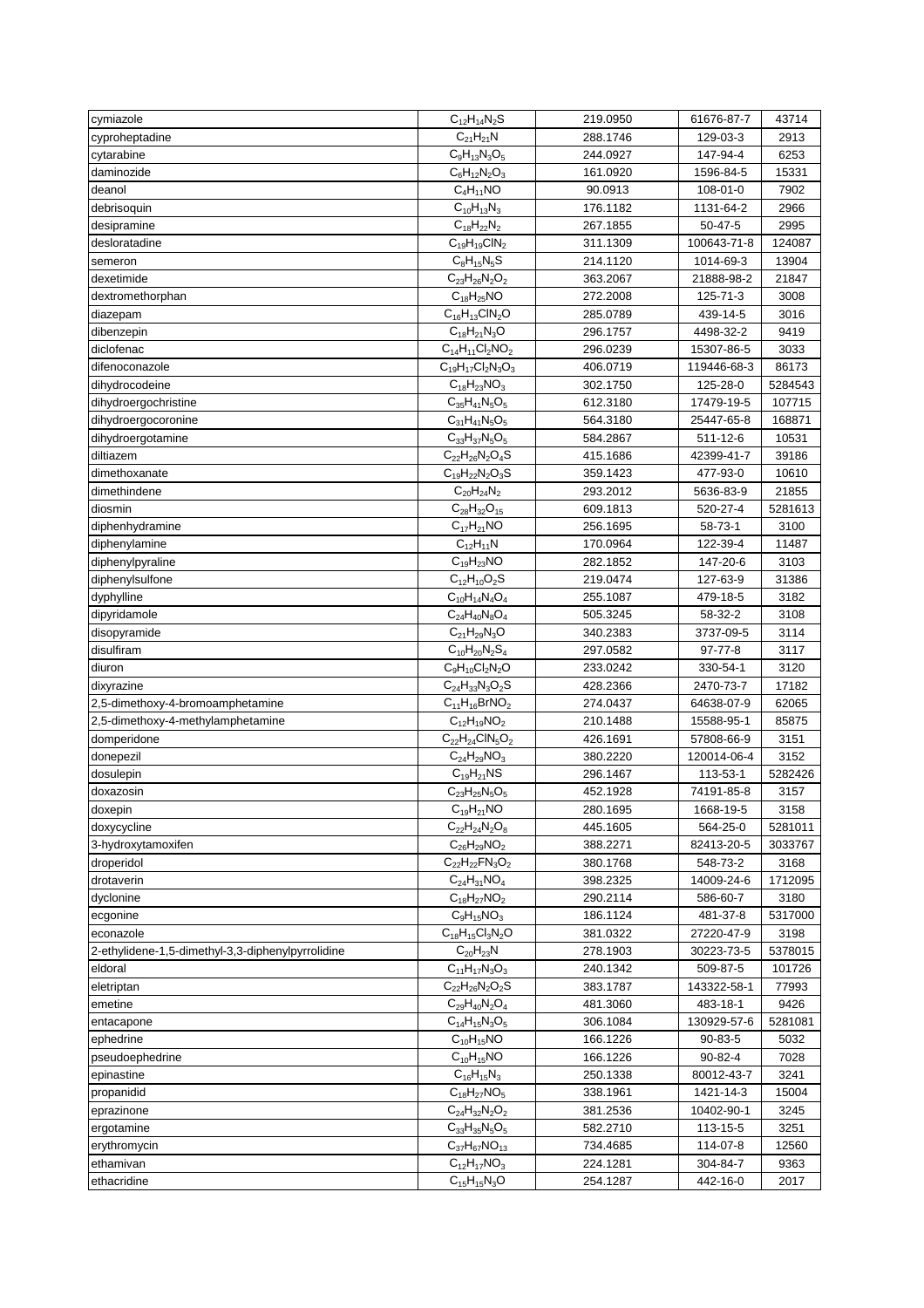| ethambutol      | $C_{10}H_{24}N_2O_2$       | 205.1910 | 74-55-5       | 14052   |
|-----------------|----------------------------|----------|---------------|---------|
| ethybenztropine | $C_{22}H_{27}NO$           | 322.2165 | 524-83-4      | 71637   |
| ethylecgonine   | $C_{11}H_{19}NO_3$         | 214.1438 | 70939-97-8    | 155580  |
| ethylmorphine   | $C_{19}H_{23}NO_3$         | 314.1750 | 76-58-4       | 5359271 |
| etidocaine      | $C_{17}H_{28}N_2O$         | 277.2274 | 36637-18-0    | 37497   |
| gilutensin      | $C_{17}H_{19}N$            | 238.1590 | 341-00-4      | 68840   |
| etilefrine      | $C_{10}H_{15}NO_2$         | 182.1175 | 709-55-7      | 3306    |
| etodroxizine    | $C_{23}H_{31}CIN_2O_3$     | 419.2095 | 17692-34-1    | 63345   |
| etofenamate     | $C_{18}H_{18}F_3NO_4$      | 370.1260 | 30544-47-9    | 35375   |
| etofylline      | $C_9H_{12}N_4O_3$          | 225.0982 | 519-37-9      | 1892    |
| etomidate       | $C_{14}H_{16}N_2O_2$       | 245.1284 | 33125-97-2    | 36339   |
| moxaverine      | $C_{20}H_{21}NO_2$         | 308.1645 | 10539-19-2    | 70882   |
| famciclovir     | $C_{14}H_{19}N_5O_4$       | 322.1509 | 104227-87-4   | 3324    |
| famotidine      | $C_8H_{15}N_7O_2S_3$       | 338.0522 | 76824-35-6    | 5702160 |
| felodipine      | $C_{18}H_{19}Cl_2NO_4$     | 384.0763 | 72509-76-3    | 3333    |
| fenbufen        | $C_{16}H_{14}O_3$          | 255.1015 | 36330-85-5    | 3335    |
| fencamfamine    | $C_{15}H_{21}N$            | 216.1746 | 1209-98-9     | 14584   |
| fenetylline     | $C_{18}H_{23}N_5O_2$       | 342.1924 | 3736-08-1     | 19527   |
| fenpiverinium   | $C_{22}H_{29}N_2O^+$       | 337.2274 | 125-60-0      | 71489   |
| fentanyl        | $C_{22}H_{28}N_2O$         | 337.2274 | 437-38-7      | 3345    |
| fenticonazole   | $C_{24}H_{20}Cl_2N_2OS$    | 455.0746 | 72479-26-6    | 51755   |
| fenuron         | $C_9H_{12}N_2O$            | 165.1022 | 101-42-8      | 7560    |
| prenazone       | $C_{20}H_{20}N_2O_2$       | 321.1597 | 30748-29-9    | 35455   |
| fexofenadine    | $C_{32}H_{39}NO_4$         | 502.2951 | 83799-24-0    | 3348    |
| finasteride     | $C_{23}H_{36}N_2O_2$       | 373.2849 | 98319-26-7    | 57363   |
| flecainide      | $C_{17}H_{20}F_6N_2O_3$    | 415.1450 | 54143-55-4    | 3356    |
| fluconazole     | $C_{13}H_{12}F_{2}N_{6}O$  | 307.1113 | 86386-73-4    | 3365    |
| flucytosine     | $C_4H_4FN_3O$              | 130.0411 | 2022-85-7     | 3366    |
| flunitrazepam   | $C_{16}H_{12}FN_{3}O_{3}$  | 314.0935 | 1622-62-4     | 3380    |
| fluoxetine      | $C_{17}H_{18}F_3NO$        | 310.1413 | 54910-89-3    | 3386    |
| flupenthixol    | $C_{23}H_{25}F_{3}N_{2}OS$ | 435.1712 | 2709-56-0     | 5281881 |
| fluphenazine    | $C_{22}H_{26}F_3N_3OS$     | 438.1821 | 69-23-8       | 3372    |
| flurazepam      | $C_{21}H_{23}CIFN_3O$      | 388.1586 | 17617-23-1    | 3393    |
| fluspirilene    | $C_{29}H_{31}F_2N_3O$      | 476.2507 | 1841-19-6     | 3396    |
| fluvoxamine     | $C_{15}H_{21}F_3N_2O_2$    | 319.1627 | 54739-18-3    | 3404    |
| folicacid       | $C_{19}H_{19}N_7O_6$       | 442.1469 | 59-30-3       | 6037    |
| frovatriptan    | $C_{14}H_{17}N_3O$         | 244.1444 | 158747-02-5   | 77992   |
| gabapentin      | $C_9H_{17}NO_2$            | 172.1332 | 60142-96-3    | 3446    |
| galantamine     | $C_{17}H_{21}NO_3$         | 288.1594 | 357-70-0      | 3449    |
| gallopamil      | $C_{28}H_{40}N_2O_5$       | 485.3009 | 16662-47-8    | 1234    |
| glibenclamide   | $C_{23}H_{28}CIN_3O_5S$    | 494.1510 | 10238-21-8    | 3488    |
| gliclazide      | $C_{15}H_{21}N_3O_3S$      | 324.1376 | 21187-98-4    | 3475    |
| glimepiride     | $C_{24}H_{34}N_{4}O_{5}S$  | 491.2322 | 93479-97-1    | 3476    |
| gliquidone      | $C_{27}H_{33}N_3O_6S$      | 528.2162 | 33342-05-1    | 91610   |
| glisoxepide     | $C_{20}H_{27}N_5O_5S$      | 450.1805 | 25046-79-1    | 32778   |
| sulfaethidole   | $C_{10}H_{12}N_4O_2S_2$    | 285.0474 | 94-19-9       | 7181    |
| glutethimide    | $C_{13}H_{15}NO_2$         | 218.1175 | $77 - 21 - 4$ | 3487    |
| glycopyrrolate  | $C_{19}H_{28}NO_3^+$       | 318.2063 | 596-51-0      | 3494    |
| glymidine       | $C_{13}H_{15}N_3O_4S$      | 310.0856 | 339-44-6      | 9565    |
| granisetron     | $C_{18}H_{24}N_{4}O$       | 313.2022 | 109889-09-0   | 3510    |
| quaifenesin     | $C_{10}H_{14}O_4$          | 199.0964 | $93 - 14 - 1$ | 3516    |
| guanethidine    | $C_{10}H_{22}N_4$          | 199.1917 | 55-65-2       | 3518    |
| haloperidol     | $C_{21}H_{23}CIFNO2$       | 376.1474 | 52-86-8       | 3559    |
| heptaminol      | $C_8H_{19}NO$              | 146.1539 | 372-66-7      | 3590    |
| heroin          | $C_{21}H_{23}NO_5$         | 370.1648 | 561-27-3      | 5462328 |
| methenamine     | $C_6H_{12}N_4$             | 141.1140 | 100-97-0      | 4101    |
| hexazinone      | $C_{12}H_{20}N_{4}O_{2}$   | 253.1659 | 51235-04-2    | 39965   |
| hexetedine      | $C_{21}H_{45}N_3$          | 340.3686 | 141-94-6      | 3607    |
| hexobendine     | $C_{30}H_{44}N_2O_{10}$    | 593.3068 | 54-03-5       | 5777    |
| hexoprenaline   | $C_{22}H_{32}N_2O_6$       | 421.2338 | 3215-70-1     | 3609    |
| histidine       | $C_6H_9N_3O_2$             | 156.0767 | 4998-57-6     | 773     |
|                 |                            |          |               |         |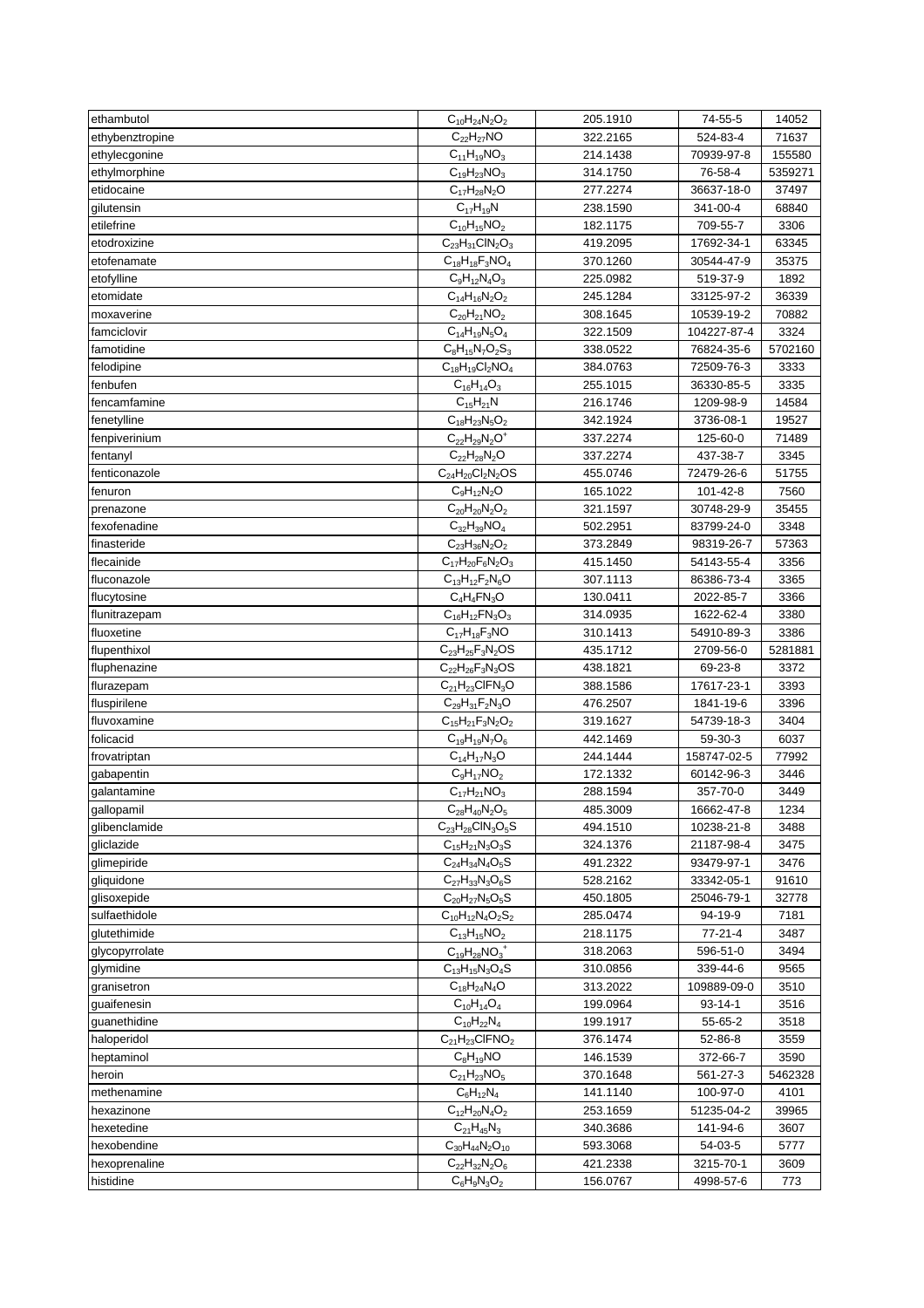| hydralazine                                      | $C_8H_8N_4$                   | 161.0821             | 86-54-4       | 3637         |
|--------------------------------------------------|-------------------------------|----------------------|---------------|--------------|
| hydrochlorthiazide                               | $C_7H_8N_3O_4S_2Cl$           | 297.9717             | 58-93-5       | 3639         |
| hydrocodone                                      | $C_{18}H_{21}NO_3$            | 300.1594             | 125-29-1      | 5284569      |
| hydroflumethiazide                               | $C_8H_8F_3N_3O_4S_2$          | 331.9981             | 135-09-1      | 3647         |
| hydroxyprocaine                                  | $C_{13}H_{20}N_2O_3$          | 253.1546             | 487-53-6      | 68097        |
| hydroxyzine                                      | $C_{21}H_{27}CIN_2O_2$        | 375.1833             | 68-88-2       | 3658         |
| hymecromone                                      | $C_{10}H_8O_3$                | 177.0546             | $90-33-5$     | 5280567      |
| imazalil                                         | $C_{14}H_{14}Cl_2N_2O$        | 297.0555             | 35554-44-0    | 37175        |
| imidacloprid                                     | $C_9H_{10}CIN_5O_2$           | 256.0595             | 138261-41-3   | 86418        |
| imidapril                                        | $C_{20}H_{27}N_3O_6$          | 406.1972             | 89371-37-9    | 5464343      |
| imipramine                                       | $C_{19}H_{24}N_2$             | 281.2012             | 50-49-7       | 3696         |
| indapamide                                       | $C_{16}H_{16}CIN_3O_3S$       | 366.0673             | 26807-65-8    | 3702         |
| indomethacin                                     | $C_{19}H_{16}CINO_4$          | 358.0840             | 53-86-1       | 3715         |
| inositolniacinate                                | $C_{42}H_{30}N_6O_{12}$       | 811.1994             | 6556-11-2     | 3720         |
| xyloylsulfamine                                  | $C_{15}H_{16}N_2O_3S$         | 305.0954             | 120-34-3      | 67118        |
| isoadrenaline                                    | $C_9H_{13}NO_3$               | 184.0968             | 6539-57-7     | 3917         |
| isoaminile                                       | $C_{16}H_{24}N_2$             | 245.2012             | $77 - 51 - 0$ | 6481         |
| 1-methyl-3-isobutylxanthine                      | $C_{10}H_{14}N_4O_2$          | 223.1189             | 28822-58-4    | 3758         |
| penicillin V                                     | $C_{16}H_{18}N_2O_5S$         | 351.1009             | 132-98-9      | 23676814     |
| isoniazid                                        | $C_6H_7N_3O$                  | 138.0661             | 54-85-3       | 3767         |
| isopropamide                                     | $C_{23}H_{33}N_2O^+$          | 353.2587             | 7492-32-2     | 3775         |
| propyphenazone                                   | $C_{14}H_{18}N_2O$            | 231.1491             | 479-92-5      | 3778         |
| isoproturon                                      | $C_{12}H_{18}N_2O$            | 207.1491             | 34123-59-6    | 36679        |
| isopyrin                                         | $C_{14}H_{19}N_3O$            | 246.1600             | 3615-24-5     | 5037         |
| isradipine                                       | $C_{19}H_{21}N_3O_5$          | 372.1553             | 75695-93-1    | 3784         |
| itraconazole                                     | $C_{35}H_{38}Cl_2N_8O_4$      | 705.2465             | 84625-61-6    | 55283        |
| 1,4-benzoquinoneguanylhydrazonethiosemicarbazone | $C_8H_{11}N_7S$               | 238.0869             | 539-21-9      | 1549158      |
| kavain                                           | $C_{14}H_{14}O_3$             | 231.1015             | 500-64-1      | 10376        |
| ketophenylbutazone                               | $C_{19}H_{18}N_2O_3$          | 323.1390             | 853-34-9      | 3824         |
| ketamine                                         | $C_{13}H_{16}CINO$            | 238.0993             | 6740-88-1     | 3821         |
| ketoconazole                                     | $C_{26}H_{28}Cl_2N_4O_4$      | 531.1560             | 65277-42-1    | 3823         |
| ketoprofen                                       | $C_{16}H_{14}O_3$             | 255.1015             | 22071-15-4    | 3825         |
| ketotifen                                        | $C_{19}H_{19}NOS$             | 310.1260             | 34580-13-7    | 3827         |
| lamotrigine                                      | $C_9H_7Cl_2N_5$               | 256.0151             | 84057-84-1    | 3878         |
| lansoprazole                                     | $C_{16}H_{14}F_3N_3O_2S$      | 370.0831             | 103577-45-3   | 3883         |
| dimethocaine                                     | $C_{16}H_{26}N_2O_2$          | 279.2067             | $94 - 15 - 5$ | 7177         |
| lenacil                                          | $C_{13}H_{18}N_2O_2$          | 235.1441             | 2164-08-1     | 16559        |
| lercanidipine                                    | $C_{36}H_{41}N_3O_6$          | 612.3068             | 100427-26-7   | 65866        |
| levallorphan                                     | $C_{19}H_{25}NO$              | 284.2008             | 152-02-3      | 3912         |
| levobunolol                                      | $C_{17}H_{25}NO_3$            | 292.1907             | 47141-42-4    | 39468        |
| levocabastine                                    | $C_{26}H_{29}FN_{2}O_{2}$     | 421.2285             | 79516-68-0    | 54385        |
| levodopa                                         | $C_9H_{11}NO_4$               | 198.0760             | 59-92-7       | 6047         |
| ofloxacin                                        | $C_{18}H_{20}FN_{3}O_{4}$     | 362.1510             | 82419-36-1    | 149096       |
| methotrimeprazine                                | $C_{19}H_{24}N_2OS$           | 329.1682             | 60-99-1       | 3916         |
| lidocaine                                        | $C_{14}H_{22}N_2O$            | 235.1804             | 137-58-6      | 3676         |
| lidoflazine                                      | $C_{30}H_{35}F_2N_3O$         | 492.2820             | 3416-26-0     | 3926         |
| lincomycin                                       | $C_{18}H_{34}N_2O_6S$         | 407.2210             | 154-21-2      | 9063         |
| linuron                                          | $C_9H_{10}Cl_2N_2O_2$         | 249.0192             | 330-55-2      | 9502         |
| lisuride                                         | $C_{20}H_{26}N_4O$            | 339.2179             | 18016-80-3    | 28864        |
| lofepramine                                      | $C_{26}H_{27}CIN_2O$          | 419.1884             | 23047-25-8    | 3947         |
| lomefloxacin                                     | $C_{17}H_{19}F_{2}N_{3}O_{3}$ | 352.1467             | 98079-51-7    | 3948         |
| lonazolac                                        | $C_{17}H_{13}CIN_2O_2$        | 313.0738             | 53808-88-1    | 68706        |
| loperamide                                       | $C_{29}H_{33}CIN_2O_2$        | 477.2303             | 53179-11-6    | 3955         |
|                                                  | $C_{22}H_{23}CIN_2O_2$        |                      | 79794-75-5    |              |
| loratadine                                       | $C_{15}H_{10}Cl_2N_2O_2$      | 383.1520<br>321.0192 | 846-49-1      | 3957<br>3958 |
| lorazepam<br>lormetazepam                        | $C_{16}H_{12}Cl_2N_2O_2$      | 335.0348             | 848-75-9      | 13314        |
|                                                  |                               |                      |               | 5282204      |
| lornoxicam<br>sulfamethizole                     | $C_{13}H_{10}CIN_3O_4S_2$     | 371.9874             | 70374-39-9    |              |
|                                                  | $C_9H_{10}N_4O_2S_2$          | 271.0317             | 144-82-1      | 5328         |
| marfenide                                        | $C_7H_{10}N_2O_2S$            | 187.0535             | 138-39-6      | 3998         |
| maprotiline                                      | $C_{20}H_{23}N$               | 278.1903             | 10262-69-8    | 4011         |
| N-methyl-1-(1,3-benzodioxol-5-yl)-2-butanamine   | $C_{12}H_{17}NO_2$            | 208.1332             | 135795-90-3   | 124844       |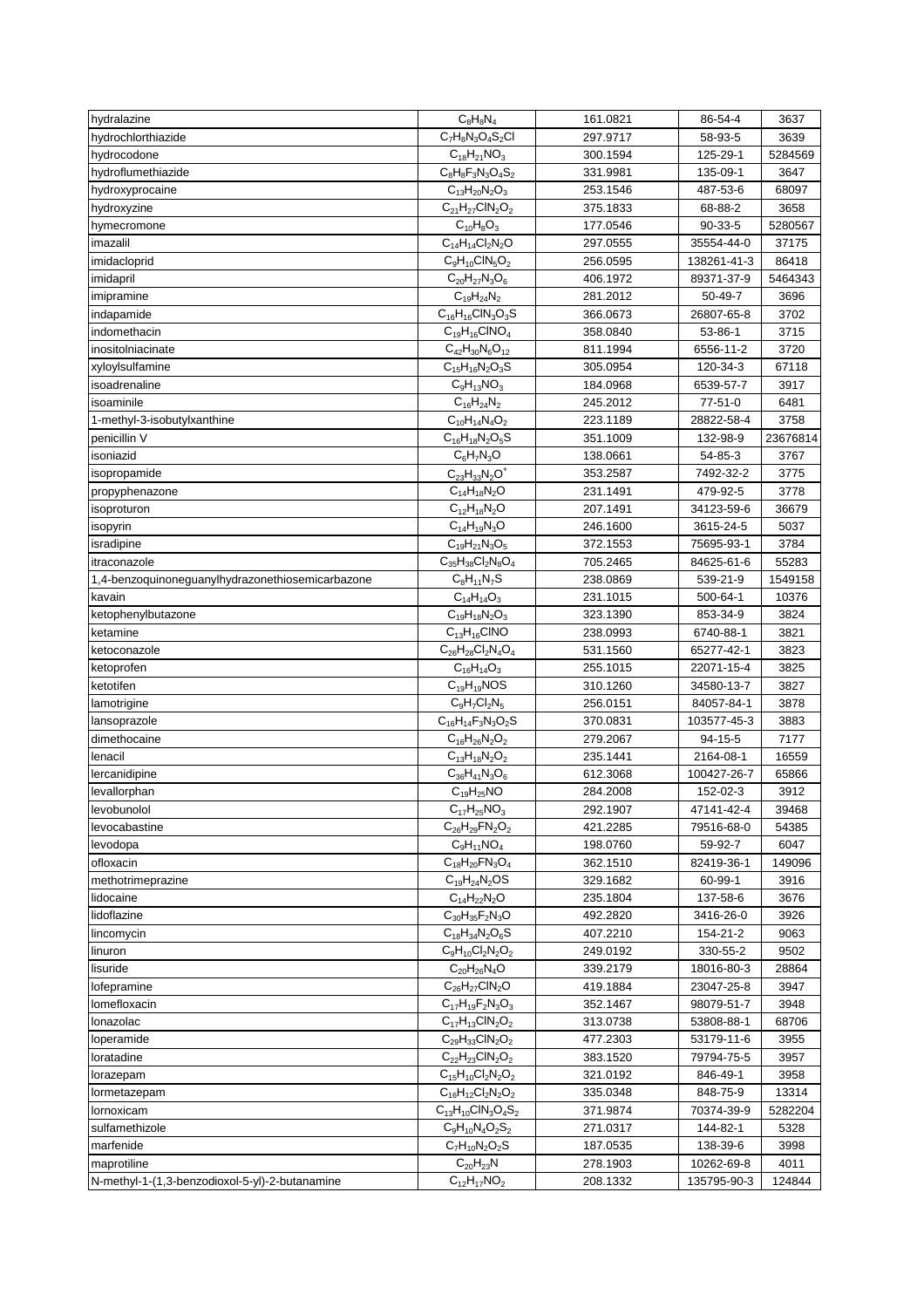| 1-(3-chlorophenyl)piperazine        | $C_{10}H_{13}CIN_2$                   | 197.0840 | 6640-24-0     | 1355    |
|-------------------------------------|---------------------------------------|----------|---------------|---------|
| 3,4-methylenedioxyamphetamine       | $C_{10}H_{13}NO_2$                    | 180.1019 | 4764-17-4     | 1614    |
| 3,4-methylenedioxyethamphetamine    | $C_{12}H_{17}NO_2$                    | 208.1332 | 82801-81-8    | 105039  |
| 3,4-methylenedioxymethamphetamine   | $C_{11}H_{15}NO_2$                    | 194.1175 | 42542-10-9    | 1615    |
| 3,4-methylenedioxypropylamphetamine | $C_{13}H_{19}NO_2$                    | 222.1488 | 74698-36-5    | 559375  |
| mebendazole                         | $\overline{C}_{16}H_{13}N_3O_3$       | 296.1029 | 31431-39-7    | 4030    |
| mebeverine                          | $C_{25}H_{35}NO_5$                    | 430.2588 | 3625-06-7     | 4031    |
| mebhydroline                        | $C_{19}H_{20}N_2$                     | 277.1699 | 524-81-2      | 22530   |
| meclofenoxate                       | $C_{12}H_{16}CINO_3$                  | 258.0891 | 51-68-3       | 4039    |
| mecloxamine                         | $C_{19}H_{24}CINO$                    | 318.1619 | 5668-06-4     | 3045406 |
| meclizine                           | $C_{25}H_{27}CIN_2$                   | 391.1935 | 569-65-3      | 4034    |
| medazepam                           | $C_{16}H_{15}CIN_2$                   | 271.0996 | 2898-12-6     | 4041    |
| mefenamicacid                       | $\overline{C}_{15}H_{15}NO_2$         | 242.1175 | 61-68-7       | 4044    |
| mefenorex                           | $C_{12}H_{18}CIN$                     | 212.1200 | 17243-57-1    | 21777   |
| mefloquine                          | $C_{17}H_{16}F_6N_2O$                 | 379.1239 | 53230-10-7    | 40692   |
| mefruside                           | $C_{13}H_{19}CIN_2O_5S_2$             | 383.0496 | 7195-27-9     | 4047    |
| melitracene                         | $C_{21}H_{25}N$                       | 292.2059 | 5118-29-6     | 25382   |
| meloxicam                           | $C_{14}H_{13}N_3O_4S_2$               | 352.0420 | 71125-38-7    | 5281106 |
| metylperon                          | $C_{16}H_{22}$ FNO                    | 264.1758 | 3575-80-2     | 15387   |
| memantine                           | $C_{12}H_{21}N$                       | 180.1746 | 19982-08-2    | 4054    |
| mepacrine                           | $C_{23}H_{30}N_3$ OCI                 | 400.2150 | 83-89-6       | 237     |
| meperidine                          | $C_{15}H_{21}NO_2$                    | 248.1645 | $57 - 42 - 1$ | 4058    |
| mephenytoin                         | $C_{12}H_{14}N_2O_2$                  | 219.1128 | $50-12-4$     | 4060    |
| mepivacaine                         | $C_{15}H_{22}N_2O$                    | 247.1804 | 96-88-8       | 4062    |
| meprobamate                         | $C_9H_{18}N_2O_4$                     | 219.1339 | 57-53-4       | 4064    |
| pyrilamine                          | $C_{17}H_{23}N_3O$                    | 286.1913 | 91-84-9       | 4992    |
| mescaline                           | $C_{11}H_{17}NO_3$                    | 212.1281 | 54-04-6       | 4076    |
| methsuximide                        | $C_{12}H_{13}NO_2$                    |          |               |         |
|                                     |                                       | 204.1019 | 77-41-8       | 6476    |
| metalaxyl<br>metamphetamine         | $C_{15}H_{21}NO_4$<br>$C_{10}H_{15}N$ | 280.1543 | 57837-19-1    | 42586   |
|                                     |                                       | 150.1277 | 537-46-2      | 9306    |
| metformin                           | $C_4H_{11}N_5$                        | 130.1087 | 657-24-9      | 4091    |
| methadone                           | $C_{21}H_{27}NO$                      | 310.2165 | 76-99-3       | 4095    |
| methaqualone                        | $C_{16}H_{14}N_2O$                    | 251.1178 | 72-44-6       | 6292    |
| monomethylpropion                   | $C_{10}H_{13}NO$                      | 164.1069 | 5650-44-2     | 1576    |
| methotrexate                        | $C_{20}H_{22}N_8O_5$                  | 455.1786 | 59-05-2       | 126941  |
| methoxamine                         | $C_{11}H_{17}NO_3$                    | 212.1281 | 390-28-3      | 6082    |
| diethyllachesine                    | $C_{21}H_{28}NO_3$ <sup>+</sup>       | 342.2063 | 13473-61-5    | 4134    |
| 3-methoxytyrosine                   | $C_{10}H_{13}NO_4$                    | 212.0917 | 555-30-6      | 1670    |
| ecgoninemethylester                 | $C_{10}H_{17}NO_3$                    | 200.1281 | 7143-09-1     | 104904  |
| n-methylephedrine                   | $C_{11}H_{17}NO$                      | 180.1382 | 552-79-4      | 4374    |
| methylergonovine                    | $C_{20}H_{25}N_3O_2$                  | 340.2019 | 113-42-8      | 8226    |
| meglumine                           | $C_7H_{17}NO_5$                       | 196.1179 | 6284-40-8     | 8567    |
| methylphenidate                     | $C_{14}H_{19}NO_2$                    | 234.1488 | 113-45-1      | 4158    |
| methysergide                        | $C_{21}H_{27}N_3O_2$                  | 354.2176 | 361-37-5      | 9681    |
| sulfaperine                         | $C_{11}H_{12}N_4O_2S$                 | 265.0753 | 599-88-2      | 68933   |
| sulfamerazine                       | $C_{11}H_{12}N_4O_2S$                 | 265.0753 | 127-79-7      | 5325    |
| oxilofrin                           | $C_{10}H_{15}NO_2$                    | 182.1175 | 365-26-4      | 9701    |
| metipranolol                        | $C_{17}H_{27}NO_4$                    | 310.2012 | 22664-55-7    | 31477   |
| metoclopramide                      | $C_{14}H_{22}CIN_3O_2$                | 300.1474 | 364-62-5      | 4168    |
| metolazone                          | $C_{16}H_{16}CIN_3O_3S$               | 366.0673 | 17560-51-9    | 4170    |
| metronidazole                       | $C_6H_9N_3O_3$                        | 172.0716 | 443-48-1      | 4173    |
| metoprolol                          | $C_{15}H_{25}NO_3$                    | 268.1907 | 51384-51-1    | 4171    |
| metyrapone                          | $C_{14}H_{14}N_2O$                    | 227.1178 | 54-36-4       | 4174    |
| mianserin                           | $C_{18}H_{20}N_2$                     | 265.1699 | 24219-97-4    | 4184    |
| miconazole                          | $C_{18}H_{14}Cl_4N_2O$                | 414.9933 | 22916-47-8    | 4189    |
| midazolam                           | $C_{18}H_{13}CIFN_3$                  | 326.0854 | 59467-70-8    | 4192    |
| miodrine                            | $C_{12}H_{18}N_2O_4$                  | 255.1339 | 42794-76-3    | 4195    |
| miglitol                            | $C_8H_{17}NO_5$                       | 208.1179 | 72432-03-2    | 51577   |
| milnacipran                         | $C_{15}H_{22}N_{2}O$                  | 247.1804 | 92623-85-3    | 65833   |
| minocycline                         | $C_{23}H_{27}N_3O_7$                  | 458.1921 | 10118-90-8    | 5281021 |
| mirtazapine                         | $C_{17}H_{19}N_3$                     | 266.1651 | 85650-52-8    | 4205    |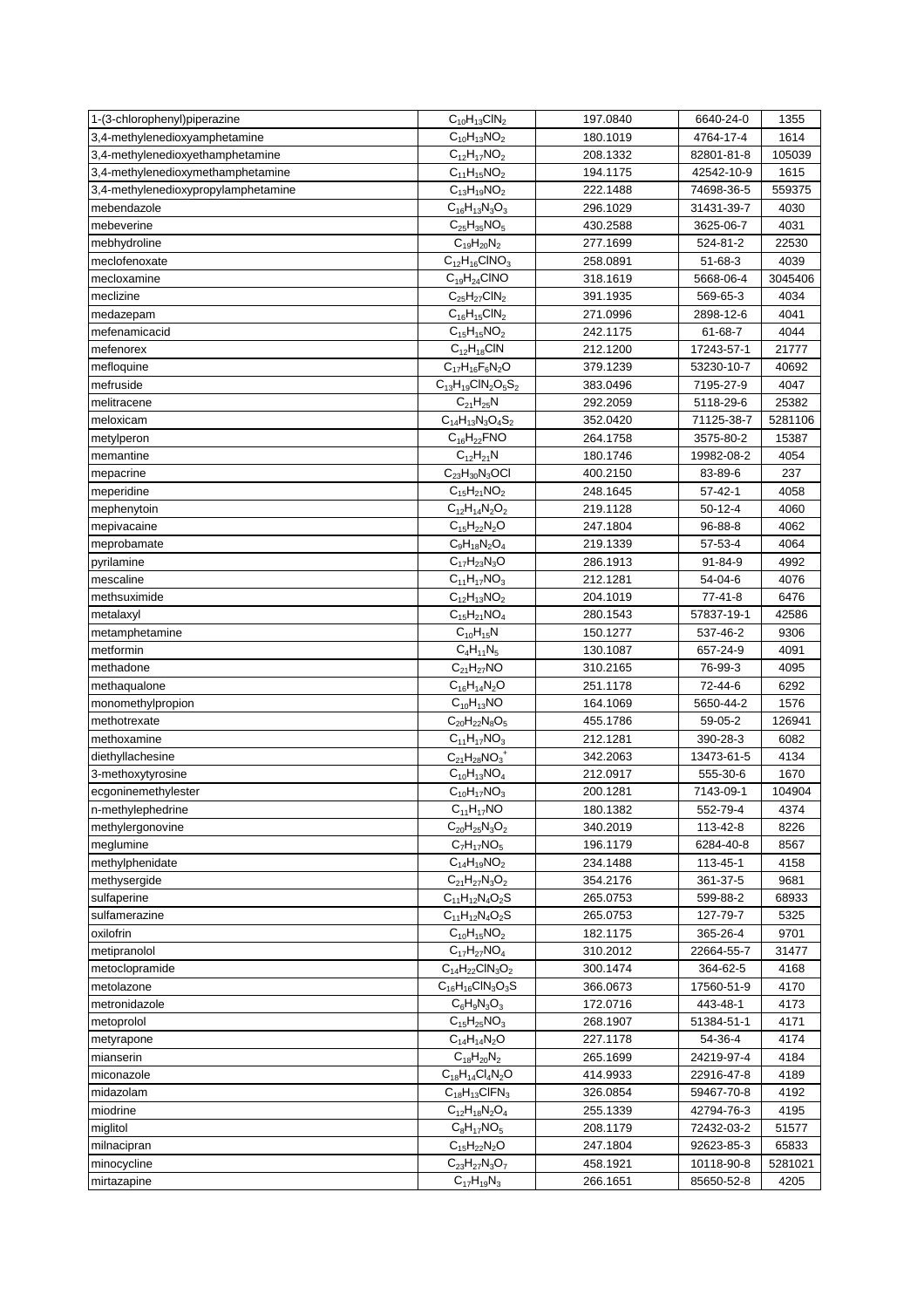| moclobemide                           | $C_{13}H_{17}CIN_2O_2$           | 269.1051             | 71320-77-9             | 4235         |
|---------------------------------------|----------------------------------|----------------------|------------------------|--------------|
| monophenylbutazone                    | $C_{13}H_{16}N_2O_2$             | 233.1284             | 2210-63-1              | 16639        |
| molsidomine                           | $C_9H_{14}N_4O_4$                | 243.1087             | 25717-80-0             | 5353788      |
| monolinuron                           | $C_9H_{11}CIN_2O_2$              | 215.0581             | 1746-81-2              | 15629        |
| monuron                               | $C_9H_{11}CIN_2O$                | 199.0632             | 150-68-5               | 8800         |
| moperone                              | $C_{22}H_{26}NO_2F$              | 356.2020             | 1050-79-9              | 4249         |
| moroxydine                            | $C_6H_{13}N_5O$                  | 172.1192             | 3731-59-7              | 71655        |
| morphine                              | $C_{17}H_{19}NO_3$               | 286.1437             | $57 - 27 - 2$          | 5980         |
| moxonidine                            | $C_9H_{12}CIN_5O$                | 242.0803             | 75438-57-2             | 4810         |
| systhane                              | $C_{15}H_{17}CIN_4$              | 289.1214             | 88671-89-0             | 6336         |
| mycostatin                            | $C_{47}H_{75}NO_{17}$            | 926.5107             | 1400-61-9              | 6433272      |
| myrtecaine                            | $C_{17}H_{31}NO$                 | 266.2478             | 7712-50-7              | 71851        |
| carbutamide                           | $C_{11}H_{17}N_3O_3S$            | 272.1063             | 339-43-5               | 9564         |
| nadolol                               | $C_{17}H_{27}NO_4$               | 310.2012             | 42200-33-9             | 39147        |
| nafoxidine                            | $C_{29}H_{31}NO_2$               | 426.2427             | 1845-11-0              | 4416         |
| nafronyl                              | $C_{24}H_{33}NO_3$               | 384.2533             | 31329-57-4             | 4417         |
| nalbuphine                            | $C_{21}H_{27}NO_4$               | 358.2012             | 20594-83-6             | 5360630      |
| nalorphine                            | $C_{19}H_{21}NO_3$               | 312.1594             | 62-67-9                | 5284595      |
| naphazoline                           | $C_{14}H_{14}N_2$                | 211.1229             | 835-31-4               | 4436         |
|                                       |                                  |                      |                        |              |
| naphthaleneacetamide<br>naphthylamine | $C_{12}H_{11}NO$<br>$C_{10}H_9N$ | 186.0913<br>144.0807 | 31093-43-3<br>134-32-7 | 6861<br>8640 |
|                                       |                                  |                      |                        | 1302         |
| naproxen                              | $C_{14}H_{14}O_3$                | 231.1015             | 22204-53-1             |              |
| narcein                               | $C_{23}H_{27}NO_8$               | 446.1809             | 131-28-2               | 8564         |
| nebivolol                             | $C_{22}H_{25}F_{2}NO_{4}$        | 406.1824             | 118457-14-0            | 71301        |
| neburon                               | $C_{12}H_{16}Cl_2N_2O$           | 275.0712             | 555-37-3               | 11145        |
| nefopam                               | $C_{17}H_{19}NO$                 | 254.1539             | 13669-70-0             | 4450         |
| neocuproine                           | $C_{14}H_{12}N_2$                | 209.1073             | 484-11-7               | 65237        |
| ethyl biscoumacetate                  | $C_{22}H_{16}O_8$                | 409.0917             | 548-00-5               | 11047        |
| neostigmine                           | $C_{12}H_{19}N_2O_2^+$           | 223.1441             | 59-99-4                | 4456         |
| nicotinamide                          | $C_6H_6N_2O$                     | 123.0552             | 98-92-0                | 936          |
| nicametate                            | $C_{12}H_{18}N_2O_2$             | 223.1441             | 3099-52-3              | 71650        |
| nicergoline                           | $C_{24}H_{26}BrN_3O_3$           | 484.1230             | 27848-84-6             | 34040        |
| nikethamide                           | $C_{10}H_{14}N_2O$               | 179.1178             | 59-26-7                | 5497         |
| nicocodeine                           | $C_{24}H_{24}N_2O_4$             | 405.1808             | 3688-66-2              | 5463872      |
| nicofuranose                          | $C_{30}H_{24}N_{4}O_{10}$        | 601.1565             | 15351-13-0             | 25495        |
| nicomorphine                          | $C_{29}H_{25}N_3O_5$             | 496.1866             | 639-48-5               | 5362460      |
| nicorandil                            | $C_8H_9N_3O_4$                   | 212.0665             | 65141-46-0             | 47528        |
| nicotinoylprocaine                    | $C_{19}H_{23}N_3O_3$             | 342.1812             | 13424-56-1             | 159667       |
| niacin                                | $C_6H_5NO_2$                     | 124.0393             | 59-67-6                | 938          |
| nicotinylalcohol                      | $\overline{C_6H_7NO}$            | 110.0600             | 100-55-0               | 7510         |
| nifenalol                             | $C_{11}H_{16}N_2O_3$             | 225.1233             | 7413-36-7              | 6317         |
| niflumic acid                         | $C_{13}H_9F_3N_2O_2$             | 283.0688             | 4394-00-7              | 4488         |
| nifurprazin                           | $C_{10}H_8N_4O_3$                | 233.0669             | 1614-20-6              | 6436113      |
| nilvadipine                           | $C_{19}H_{19}N_3O_6$             | 386.1346             | 75530-68-6             | 4494         |
| nimorazole                            | $C_9H_{14}N_4O_3$                | 227.1138             | 6506-37-2              | 23009        |
| nisoldipine                           | $C_{20}H_{24}N_2O_6$             | 389.1707             | 63675-72-9             | 4499         |
| nisoxetine                            | $C_{17}H_{21}NO_2$               | 272.1645             | 53179-07-0             | 4500         |
| 3-nitroanilin                         | $C_6H_6N_2O_2$                   | 139.0502             | 99-09-2                | 7423         |
| nirtrazepam                           | $C_{15}H_{11}N_3O_3$             | 282.0873             | 146-22-5               | 4506         |
| nitrefazole                           | $C_{10}H_8N_4O_4$                | 249.0618             | 21721-92-6             | 71900        |
| nitrendipine                          | $C_{18}H_{20}N_2O_6$             | 361.1394             | 39562-70-4             | 4507         |
| 2-amino-4-nitrophenol                 | $C_6H_6N_2O_3$                   | 155.0451             | 99-57-0                | 3613389      |
| 1-(4-nitrobenzoyl)-piperidine         | $C_{12}H_{14}N_2O_3$             | 235.1077             | 20857-92-5             | 225468       |
| nitrophenylhydrazine                  | $C_6H_7N_3O_2$                   | 154.0611             | 86490-48-4             | 3310889      |
| nitroso-N-phenylaniline               | $C_{12}H_{10}N_2O$               | 199.0865             | 156-10-5               | 9074         |
| N-methylclonazepam                    | $C_{16}H_{12}CIN_3O_3$           | 330.0639             | 5527-71-9              | 528222       |
| nomifensine                           | $C_{16}H_{18}N_2$                | 239.1542             | 24526-64-5             | 4528         |
| norepinephrine                        | $C_8H_{11}NO_3$                  | 170.0811             | 51-41-2                | 5814         |
| norbuprenorphine                      | $C_{25}H_{35}NO_4$               | 414.2638             | 78715-23-8             | 6426801      |
| norcocaine                            | $C_{16}H_{19}NO_4$               | 290.1386             | 18717-72-1             | 597722       |
| norcodeine                            | $C_{17}H_{19}NO_3$               | 286.1437             | 467-15-2               | 1255         |
|                                       |                                  |                      |                        |              |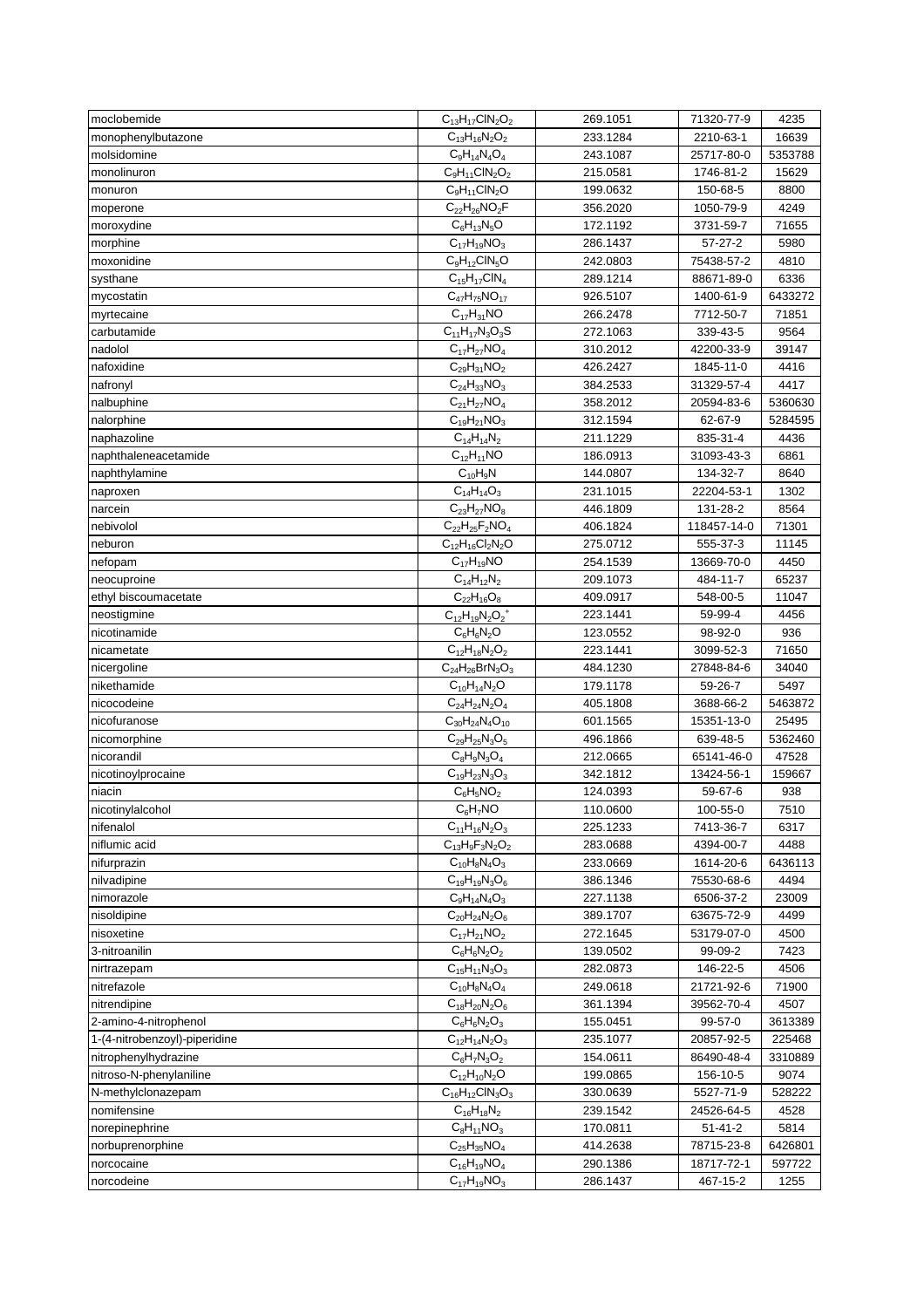| nordazepam          | $C_{15}H_{11}CIN_2O$           | 271.0632 | 1088-11-5   | 2997           |
|---------------------|--------------------------------|----------|-------------|----------------|
| phenylpropanolamine | $C_9H_{13}NO$                  | 152.1069 | 14838-15-4  | 4786           |
| norfenefrine        | $C_8H_{11}NO_2$                | 154.0862 | 536-21-0    | 4538           |
| norfloxacin         | $C_{16}H_{18}FN_{3}O_{3}$      | 320.1404 | 70458-96-7  | 4539           |
| norketamine         | $C_{12}H_{14}CINO$             | 224.0836 | 35211-10-0  | 123767         |
| nortriptyline       | $C_{19}H_{21}N$                | 264.1746 | 72-69-5     | 4543           |
| noscapine           | $C_{22}H_{23}NO_7$             | 414.1547 | 128-62-1    | 4544           |
| novobiocin          | $C_{31}H_{36}N_2O_{11}$        | 613.2391 | 303-81-1    | 4546           |
| prajmaline          | $C_{23}H_{33}N_2O_2^+$         | 369.2536 | 35080-11-6  | 37042          |
| nybomycin           | $C_{16}H_{14}N_2O_4$           | 299.1026 | 30408-30-1  | 169159         |
| octacaine           | $C_{14}H_{22}N_2O$             | 235.1804 | 13912-77-1  | 26329          |
| octopamine          | $C_8H_{11}NO_2$                | 154.0862 | 104-14-3    | 4581           |
|                     |                                | 402.3002 | 5843-82-3   | 22105          |
| octylatropine       | $C_{25}H_{40}NO_3^+$           | 313.1481 |             |                |
| olanzapine          | $C_{17}H_{20}N_4S$             |          | 132539-06-1 | 4585           |
| oleandomycin        | $C_{35}H_{61}NO_{12}$          | 688.4266 | 3922-90-5   | 72492          |
| olmesartan          | $C_{24}H_{26}N_6O_3$           | 447.2139 | 144689-24-7 | 158781         |
| omeprazole          | $C_{17}H_{19}N_3O_3S$          | 346.1219 | 73590-58-6  | 4594           |
| esomeprazole        | $C_{17}H_{19}N_3O_3S$          | 346.1219 | 119141-88-7 | 9579578        |
| ondansetron         | $C_{18}H_{19}N_3O$             | 294.1600 | 99614-02-5  | 4595           |
| opipramol           | $C_{23}H_{29}N_3O$             | 364.2383 | 315-72-0    | 9417           |
| ornidazole          | $\overline{C_7}H_{10}CIN_3O_3$ | 220.0483 | 16773-42-5  | 28061          |
| orphenadrine        | $C_{18}H_{23}NO$               | 270.1852 | 83-98-7     | 4601           |
| oxazepam            | $C_{15}H_{11}CIN_2O_2$         | 287.0581 | 604-75-1    | 4616           |
| oxcarbazepine       | $C_{15}H_{12}N_2O_2$           | 253.0971 | 28721-07-5  | 34312          |
| oxethazaine         | $C_{28}H_{41}N_3O_3$           | 468.3220 | 126-27-2    | 4621           |
| oxprenolol          | $C_{15}H_{23}NO_3$             | 266.1750 | 6452-71-7   | 4631           |
| benoxinate          | $C_{17}H_{28}N_2O_3$           | 309.2172 | 99-43-4     | 4633           |
| oxyquinoline        | $C_9H_7NO$                     | 146.0600 | 148-24-3    | 1923           |
| oxycodone           | $C_{18}H_{21}NO_4$             | 316.1543 | 76-42-6     | 5284603        |
| oxyfedrine          | $C_{19}H_{23}NO_3$             | 314.1750 | 15687-41-9  | 5489013        |
| oxymetazoline       | $C_{16}H_{24}N_2O$             | 261.1961 | 1491-59-4   | 4636           |
| oxyphenbutazone     | $C_{19}H_{20}N_2O_3$           | 325.1546 | 129-20-4    | 4641           |
| oxytetracycline     | $C_{22}H_{24}N_2O_9$           | 461.1554 | 79-57-2     | 5353856        |
| dexpanthenol        | $C_9H_{19}NO_4$                | 206.1386 | 81-13-0     | 4678           |
| pantoprazole        | $C_{16}H_{15}F_2N_3O_4S$       | 384.0824 | 102625-70-7 | 4679           |
| papaverine          | $C_{20}H_{21}NO_4$             | 340.1543 | 58-74-2     | 4680           |
| acetaminophen       | $C_8H_9NO_2$                   | 152.0711 | 103-90-2    | 1983           |
| paromomycin         | $C_{23}H_{45}N_5O_{14}$        | 616.3035 | 7542-37-2   | 165580         |
| paroxetine          | $C_{19}H_{20}FNO_3$            | 330.1499 | 61869-08-7  | 43815          |
| pemoline            | $C_9H_8N_2O_2$                 | 177.0658 | 2152-34-3   | 4723           |
| penconazole         | $C_{13}H_{15}Cl_2N_3$          | 284.0715 | 66246-88-6  | 91693          |
| penfluridol         | $C_{28}H_{27}CIF_5NO$          |          |             |                |
|                     | $C_{22}H_{31}N_3O_4S$          | 524.1774 | 26864-56-2  | 33630<br>71797 |
| ephicillin          |                                | 434.2108 | 3689-73-4   |                |
| pentazocine         | $C_{19}H_{27}NO$               | 286.2165 | 359-83-1    | 4736           |
| pentylenetetrazole  | $C_6H_{10}N_4$                 | 139.0978 | 54-95-5     | 5917           |
| pentifylline        | $C_{13}H_{20}N_4O_2$           | 265.1659 | 1028-33-7   | 70569          |
| pentoxifyllline     | $C_{13}H_{18}N_4O_3$           | 279.1451 | 6493-05-6   | 4740           |
| carbetapentane      | $C_{20}H_{31}NO_3$             | 334.2376 | 77-23-6     | 2562           |
| penflutizide        | $C_{13}H_{18}F_3N_3O_4S_2$     | 402.0763 | 1766-91-2   | 4726           |
| pergolide           | $C_{19}H_{26}N_2S$             | 315.1889 | 66104-22-1  | 4745           |
| perindopril         | $C_{19}H_{32}N_2O_5$           | 369.2383 | 82834-16-0  | 107807         |
| perphenazine        | $C_{21}H_{26}CIN_3OS$          | 404.1557 | 58-39-9     | 4748           |
| phanquinone         | $C_{12}H_6N_2O_2$              | 211.0502 | 84-12-8     | 6764           |
| phenacetin          | $C_{10}H_{13}NO_2$             | 180.1019 | 62-44-2     | 4754           |
| antipyrine          | $C_{11}H_{12}N_2O$             | 189.1022 | 60-80-0     | 2206           |
| phenazopyridine     | $C_{11}H_{11}N_5$              | 214.1087 | 94-78-0     | 4756           |
| phencyclidine       | $C_{17}H_{25}N$                | 244.2059 | $77-10-1$   | 6468           |
| phendimetrazine     | $C_{12}H_{17}NO$               | 192.1382 | 634-03-7    | 12460          |
| phenethicillin      | $C_{17}H_{20}N_2O_5S$          | 365.1165 | 147-55-7    | 272833         |
| Phenformin          | $C_{10}H_{15}N_5$              | 206.1400 | 114-86-3    | 8249           |
| pheniramine         | $C_{16}H_{20}N_2$              | 241.1699 | 86-21-5     | 4761           |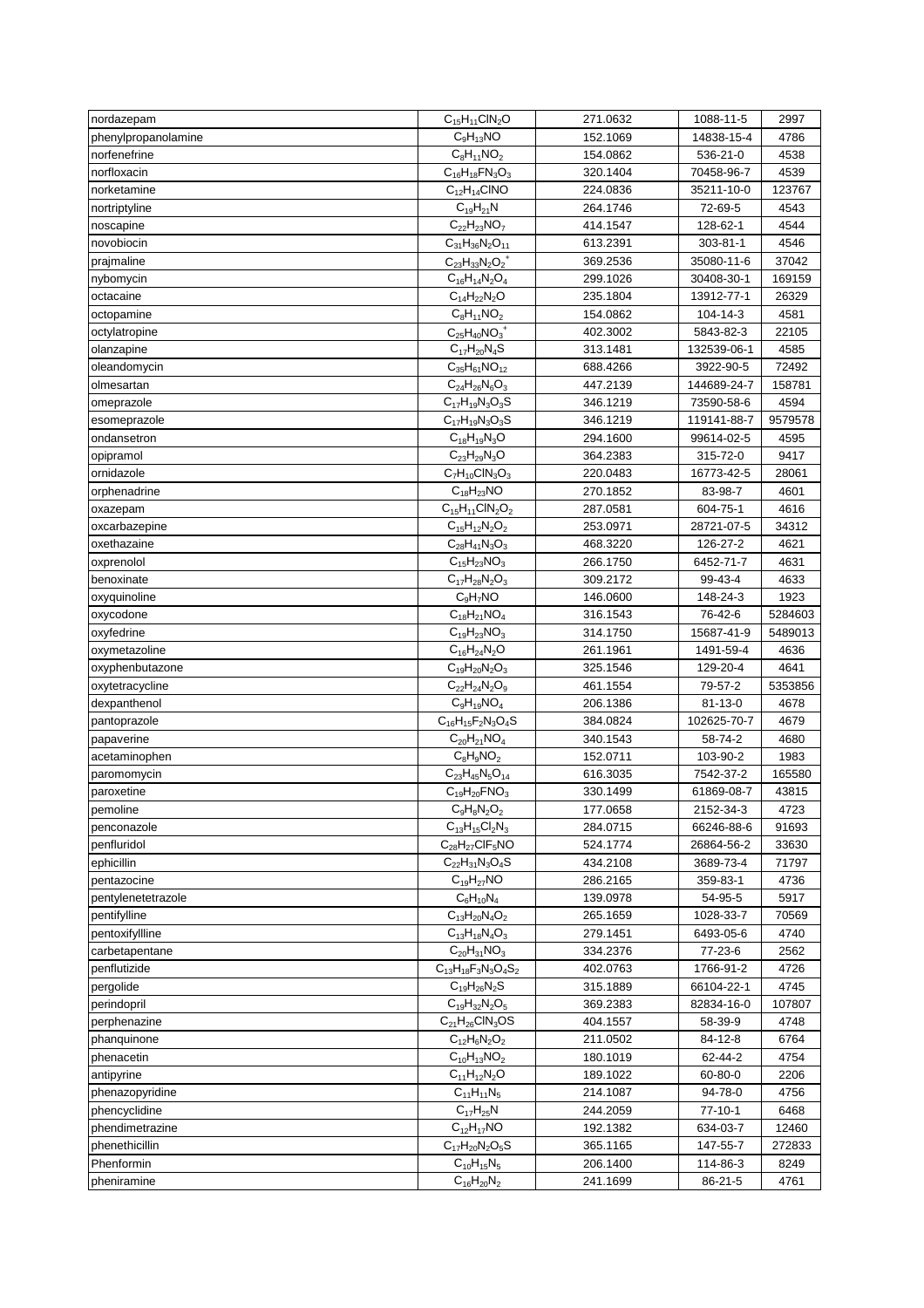| phenolphthalein              | $C_{20}H_{14}O_4$         | 319.0964 | 77-09-8       | 4764    |
|------------------------------|---------------------------|----------|---------------|---------|
| phenoxybenzamine             | $C_{18}H_{22}CINO$        | 304.1462 | 59-96-1       | 4768    |
| phenprobamate                | $C_{10}H_{13}NO_2$        | 180.1019 | 673-31-4      | 4770    |
| phenprocoumon                | $C_{18}H_{16}O_3$         | 281.1172 | 435-97-2      | 9908    |
| phenpromethamine             | $C_{10}H_{15}N$           | 150.1277 | 93-88-9       | 22276   |
| phensuximide                 | $C_{11}H_{11}NO_2$        | 190.0862 | 86-34-0       | 6839    |
| phentermine                  | $C_{10}H_{15}N$           | 150.1277 | 122-09-8      | 4771    |
| phentolamine                 | $C_{17}H_{19}N_3O$        | 282.1600 | 50-60-2       | 5775    |
| phenylacetanilide            | $C_{14}H_{13}NO$          | 212.1069 | 621-06-7      | 19998   |
| phenylacridine               | $C_{19}H_{13}N$           | 256.1120 | 98578-19-9    | 69041   |
| phenylalanine, ethyl ester   | $C_{11}H_{15}NO_2$        | 194.1175 | 1795-96-6     | 102688  |
| fenamic acid                 | $C_{13}H_{11}NO_2$        | 214.0862 | $91 - 40 - 7$ | 4386    |
| phenylbutazone               | $C_{19}H_{20}N_2O_2$      | 309.1597 | 50-33-9       | 4781    |
| phenylenediamine             | $C_6H_8N_2$               | 109.0760 | 25265-76-3    | 7814    |
| phenyldiphenylcarbaminicum   | $C_{19}H_{15}NO_2$        | 290.1175 | 5416-45-5     | 221776  |
| phenylephrine                | $C_9H_{13}NO_2$           | 168.1019 | 59-42-7       | 4782    |
| phenethylurea                | $C_9H_{12}N_2O$           | 165.1022 | 2158-04-5     | 75089   |
| Phenylurea                   | $C_7H_8N_2O$              | 137.0709 | 64-10-8       | 6145    |
| N-phenyl-1-naphthylamine     | $C_{16}H_{13}N$           | 220.1120 | $90-30-2$     | 7013    |
| beta-hydroxyphenylalanine    | $C_9H_{11}NO_3$           | 182.0811 | 69-96-5       | 73562   |
| phenylthiourea               | $C_7H_8N_2S$              | 153.0480 | 103-85-5      | 676454  |
| 4-phenyl-3-thiosemicarbazide | $C_7H_9N_3S$              | 168.0589 | 5351-69-9     | 730679  |
| phenyltoloxamine             | $C_{17}H_{21}NO$          | 256.1695 | $92 - 12 - 6$ | 7077    |
| phenytoin                    | $C_{15}H_{12}N_2O_2$      | 253.0971 | $57 - 41 - 0$ | 1775    |
| pholedrine                   | $C_{10}H_{15}NO$          | 166.1226 | 370-14-9      | 4655    |
| phthalimide                  | $C_8H_5NO_2$              | 148.0393 | $85 - 41 - 6$ | 6809    |
| N-phenylphthalimide          | $C_{14}H_9NO_2$           | 224.0706 | 520-03-6      | 68215   |
| hydroxyphthalazine           | $C_8H_6N_2O$              | 147.0552 | 119-39-1      | 8394    |
| enterosulphamid              | $C_{16}H_{14}N_2O_6S$     | 363.0645 | 131-69-1      | 8574    |
| physostigmine                | $C_{15}H_{21}N_3O_2$      | 276.1706 | 57-47-6       | 5983    |
| pimethixene                  | $C_{19}H_{19}NS$          | 294.1310 | 314-03-4      | 4822    |
| pimozide                     | $C_{28}H_{29}F_{2}N_{3}O$ | 462.2351 | 2062-78-4     | 16362   |
| pindolol                     | $C_{14}H_{20}N_2O_2$      | 249.1597 | 13523-86-9    | 4828    |
| pipamperone                  | $C_{21}H_{30}FN_{3}O_{2}$ | 376.2394 | 1893-33-0     | 4830    |
| pipemidic acid               | $C_{14}H_{17}N_5O_3$      | 304.1404 | 51940-44-4    | 4831    |
| piprozoline                  | $C_{14}H_{22}N_2O_3S$     | 299.1423 | 63250-48-6    | 5911905 |
| piperidolate                 | $C_{21}H_{25}NO_2$        | 324.1958 | 82-98-4       | 4839    |
| piperine                     | $C_{17}H_{19}NO_3$        | 286.1437 | 94-62-2       | 638024  |
| piperocaine                  | $C_{16}H_{23}NO_2$        | 262.1801 | 136-82-3      | 10782   |
| piperylone                   | $C_{17}H_{23}N_3O$        | 286.1913 | 2531-04-6     | 17319   |
| pipobroman                   | $C_{10}H_{16}Br_2N_2O_2$  | 354.9652 | $54 - 91 - 1$ | 4842    |
| pipoxolan                    | $C_{22}H_{25}NO_3$        | 352.1907 | 23744-24-3    | 28932   |
| pirenzepine                  | $C_{19}H_{21}N_5O_2$      | 352.1768 | 28797-61-7    | 4848    |
| piretanide                   | $C_{17}H_{18}N_2O_5S$     | 363.1009 | 55837-27-9    | 4849    |
| pirinitramide                | $C_{27}H_{34}N_4O$        | 431.2805 | 302-41-0      | 9331    |
| piromidic acid               | $C_{14}H_{16}N_4O_3$      | 289.1295 | 19562-30-2    | 4855    |
| piroxicam                    | $C_{15}H_{13}N_3O_4S$     | 332.0699 | 36322-90-4    | 5280452 |
| pivalylbenzhydrazine         | $C_{12}H_{18}N_2O$        | 207.1491 | 306-19-4      | 9375    |
| pivampicillin                | $C_{22}H_{29}N_3O_6S$     | 464.1849 | 33817-20-8    | 33478   |
| amdinocillin pivoxil         | $C_{21}H_{33}N_3O_5S$     | 440.2213 | 32886-97-8    | 36272   |
| polycain                     | $C_{16}H_{19}N$           | 226.1590 | 13636-10-7    | 83631   |
| practolol                    | $C_{14}H_{22}N_2O_3$      | 267.1703 | 6673-35-4     | 4883    |
| pramiverin                   | $C_{21}H_{27}N$           | 294.2216 | 14334-40-8    | 71681   |
| prazepam                     | $C_{19}H_{17}CIN_2O$      | 325.1102 | 2955-38-6     | 4890    |
| praziquantel                 | $C_{19}H_{24}N_2O_2$      | 313.1910 | 55268-74-1    | 4891    |
| prazosin                     | $C_{19}H_{21}N_5O_4$      | 384.1666 | 19216-56-9    | 4893    |
| prednicarbate                | $C_{27}H_{36}O_8$         | 489.2483 | 73771-04-7    | 6714002 |
| prednisolone                 | $C_{21}H_{28}O_5$         | 361.2009 | 50-24-8       | 5755    |
| pregabalin                   | $C_8H_{17}NO_2$           | 160.1332 | 148553-50-8   | 5486971 |
| prenoxdiazine                | $C_{23}H_{27}N_3O$        | 362.2226 | 982-43-4      | 120508  |
| primidone                    | $C_{12}H_{14}N_2O_2$      | 219.1128 | 125-33-7      | 4909    |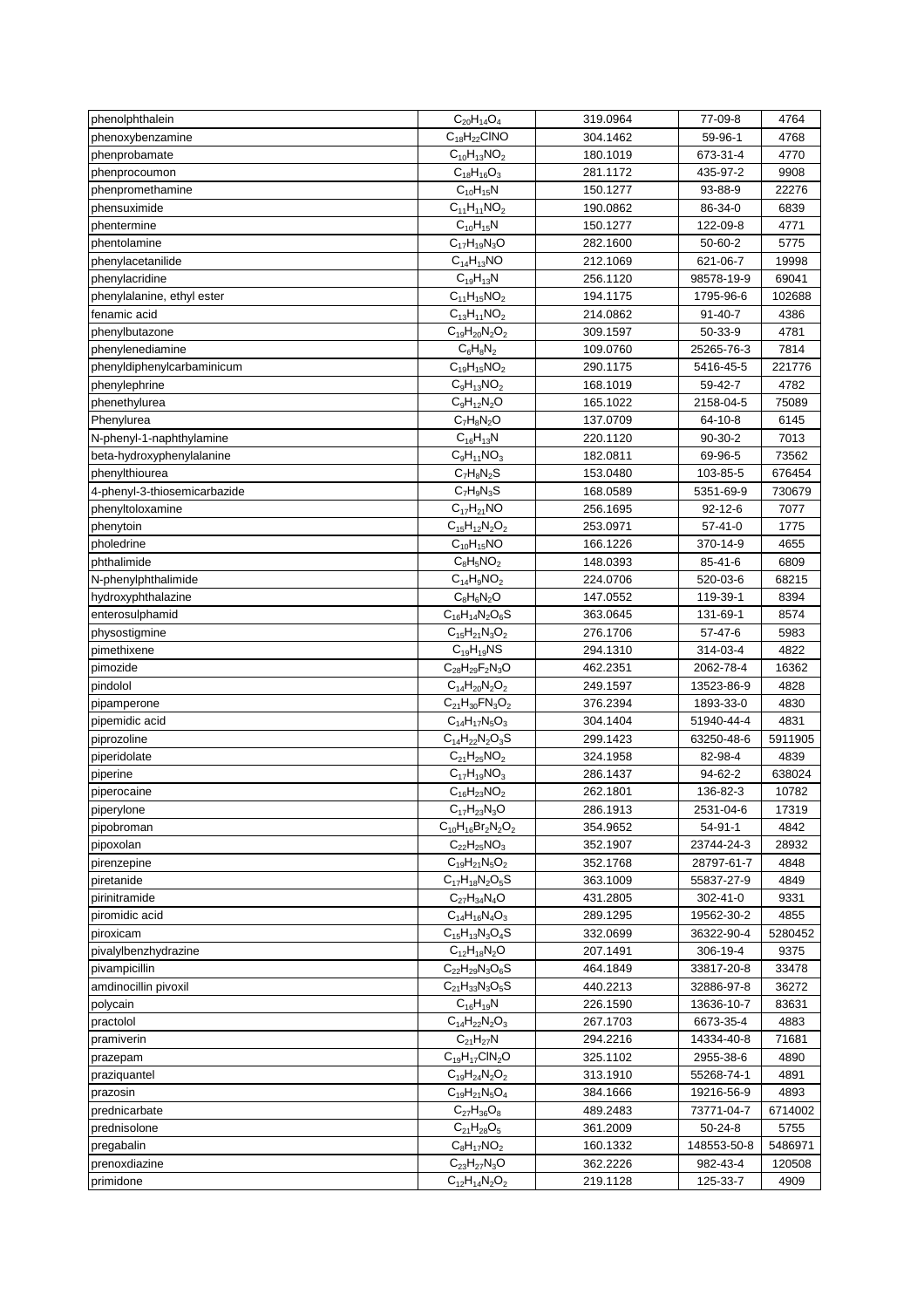| probenecid                      | $C_{13}H_{19}NO_4S$                                    | 286.1107             | 57-66-9                  | 4911            |
|---------------------------------|--------------------------------------------------------|----------------------|--------------------------|-----------------|
| procarbazine                    | $C_{12}H_{19}N_3O$                                     | 222.1600             | 671-16-9                 | 4915            |
| procaine                        | $C_{13}H_{20}N_2O_2$                                   | 237.1597             | 59-46-1                  | 4914            |
| procainamide                    | $C_{13}H_{21}N_3O$                                     | 236.1757             | 51-06-9                  | 4913            |
| prochloraz                      | $C_{15}H_{16}Cl_3N_3O_2$                               | 376.0380             | 67747-09-5               | 73665           |
| prochlorperazine                | $C_{20}H_{24}CIN_3S$                                   | 374.1452             | 58-38-8                  | 4917            |
| chloroguanide                   | $C_{11}H_{16}CIN_5$                                    | 254.1167             | 500-92-5                 | 6178111         |
| promethazine                    | $C_{17}H_{20}N_2S$                                     | 285.1419             | 60-87-7                  | 4927            |
| prometryne                      | $C_{10}H_{19}N_5S$                                     | 242.1433             | 7287-19-6                | 4929            |
| sulfamidochrysoidine            | $C_{12}H_{13}N_5O_2S$                                  | 292.0862             | 103-12-8                 | 66895           |
| propafenone                     | $C_{21}H_{27}NO_3$                                     | 342.2063             | 54063-53-5               | 4932            |
| proxymetacaine                  | $C_{16}H_{26}N_2O_3$                                   | 295.2016             | 499-67-2                 | 4935            |
| propazine                       | $C_9H_{16}CIN_5$                                       | 230.1167             | 139-40-2                 | 4937            |
| propham                         | $C_{10}H_{13}NO_2$                                     | 180.1019             | 122-42-9                 | 24685           |
| propoxyphene                    | $C_{22}H_{29}NO_2$                                     | 340.2271             | 469-62-5                 | 15330           |
| propranolol                     | $C_{16}H_{21}NO_2$                                     | 260.1645             | 525-66-6                 | 4946            |
| propylthiouracil                | $C_7H_{10}N_2OS$                                       | 171.0586             | 51-52-5                  | 657298          |
| proscillaridin                  | $C_{30}H_{42}O_8$                                      | 531.2952             | 466-06-8                 | 222154          |
| prothiocarb                     | $C_8H_{18}N_2OS$                                       | 191.1212             | 19622-19-6               | 29697           |
| prothipendyl                    | $C_{16}H_{19}N_3S$                                     | 286.1372             | 303-69-5                 | 14670           |
| protionamide                    | $C_9H_{12}N_2S$                                        |                      |                          |                 |
| protirelin                      | $C_{16}H_{22}O_4N_6$                                   | 181.0793<br>363.1775 | 14222-60-7<br>24305-27-9 | 666418<br>32281 |
|                                 |                                                        |                      |                          |                 |
| protriptyline                   | $C_{19}H_{21}N$<br>$\overline{C}_{10}H_{14}N_{4}O_{3}$ | 264.1746             | 438-60-8                 | 4976            |
| proxyphylline<br>pseudocumidine |                                                        | 239.1138             | 603-00-9                 | 4977            |
|                                 | $C_9H_{13}N$                                           | 136.1120             | 137-17-7                 | 8717            |
| pyrantel                        | $C_{11}H_{14}N_2S$                                     | 207.0950             | 15686-83-6               | 708857          |
| pyridate                        | $C_{19}H_{23}CIN_2O_2S$                                | 379.1241             | 55512-33-9               | 41463           |
| pyridinolcarbamate              | $C_{11}H_{15}N_3O_4$                                   | 254.1135             | 1882-26-4                | 4990            |
| pyridostigmine                  | $C_9H_{13}N_2O_2^+$                                    | 181.0971             | 155-97-5                 | 4991            |
| pyridoxine                      | $C_8H_{11}NO_3$                                        | 170.0811             | 65-23-6                  | 1054            |
| pyrimethamine                   | $C_{12}H_{13}CIN_4$                                    | 249.0901             | 58-14-0                  | 4993            |
| pyrinoline                      | $C_{27}H_{20}N_4O$                                     | 417.1709             | 1740-22-3                | 3052765         |
| pyrithoxin                      | $C_{16}H_{20}N_2O_4S_2$                                | 369.0937             | 1098-97-1                | 14190           |
| pyrrobutamine                   | $C_{20}H_{22}CIN$                                      | 312.1513             | 91-82-7                  | 5284614         |
| pyrvinium                       | $C_{26}H_{28}N_3^+$                                    | 382.2277             | 7187-62-4                | 5281035         |
| quazepam                        | $C_{17}H_{11}CIF_4N_2S$                                | 387.0340             | 36735-22-5               | 4999            |
| quercitrin                      | $C_{21}H_{20}O_{11}$                                   | 449.1078             | 522-12-3                 | 5280459         |
| quetiapine                      | $C_{21}H_{25}N_3O_2S$                                  | 384.1740             | 111974-69-7              | 5002            |
| quinagolide                     | $C_{20}H_{33}N_3O_3S$                                  | 396.2315             | 87056-78-8               | 55645           |
| 1,4-dihydroxyanthraquinone      | $C_{14}H_8O_4$                                         | 241.0495             | 81-64-1                  | 6688            |
| rabeprazole                     | $C_{18}H_{21}N_3O_3S$                                  | 360.1376             | 117976-89-3              | 5029            |
| ranitidine                      | $C_{13}H_{22}N_4O_3S$                                  | 315.1485             | 66357-35-5               | 3001055         |
| ajmalicine                      | $C_{21}H_{24}N_2O_3$                                   | 353.1859             | 483-04-5                 | 441975          |
| raupin                          | $C_{19}H_{21}N_2O_2^+$                                 | 309.1597             | 482-68-8                 | 6436183         |
| reboxetine                      | $C_{19}H_{23}NO_3$                                     | 314.1750             | 71620-89-8               | 65856           |
| remifentanil                    | $C_{20}H_{28}N_2O_5$                                   | 377.2070             | 132875-61-7              | 60815           |
| renytoline                      | $C_{21}H_{16}N_2$                                      | 297.1386             | 1729-61-9                | 3047811         |
| trimeprazine                    | $C_{18}H_{22}N_2S$                                     | 299.1576             | 84-96-8                  | 5574            |
| reproterol                      | $C_{18}H_{23}N_5O_5$                                   | 390.1771             | 54063-54-6               | 25654           |
| rescinnamine                    | $C_{35}H_{42}N_2O_9$                                   | 635.2963             | 24815-24-5               | 5280954         |
| reserpine                       | $C_{33}H_{40}N_2O_9$                                   | 609.2806             | 50-55-5                  | 5770            |
| resorantel                      | $C_{13}H_{10}BrNO_3$                                   | 307.9916             | 20788-07-2               | 65696           |
| rifampicin                      | $C_{43}H_{58}N_4O_{12}$                                | 823.4124             | 13292-46-1               | 5360416         |
| rifaximin                       | $C_{43}H_{51}N_3O_{11}$                                | 786.3596             | 80621-81-4               | 6436173         |
| rimonabant                      | $C_{22}H_{21}Cl_3N_4O$                                 | 463.0853             | 168273-06-1              | 104850          |
| risperidone                     | $C_{23}H_{27}FN_{4}O_{2}$                              | 411.2190             | 106266-06-2              | 5073            |
| ritodrine                       | $C_{17}H_{21}NO_3$                                     | 288.1594             | 26652-09-5               | 33572           |
| rivastigmine                    | $C_{14}H_{22}N_2O_2$                                   | 251.1754             | 123441-03-2              | 77991           |
| rocuronium                      | $C_{32}H_{53}N_2O_4^+$                                 | 529.3999             | 143558-00-3              | 441290          |
| rocuronium                      | $C_{32}H_{53}N_2O_4^{+2}$                              | 265.2036             | 143558-00-3              | 441290          |
| ronifibrate                     | $C_{19}H_{20}CINO_5$                                   | 378.1102             | 42597-57-9               | 68671           |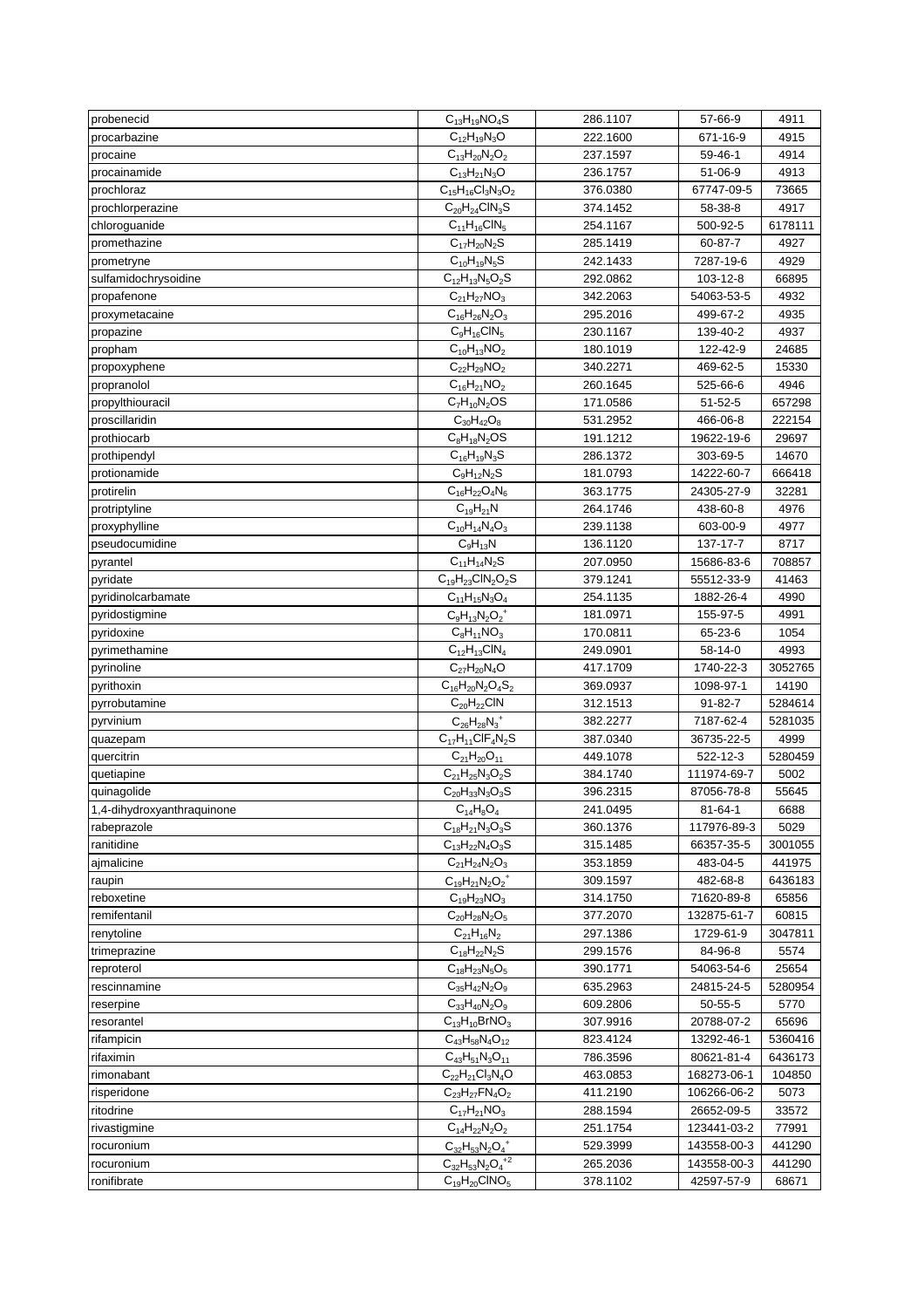| ropinirole             | $C_{16}H_{24}N_2O$        | 261.1961 | 91374-21-9    | 5095    |
|------------------------|---------------------------|----------|---------------|---------|
| roxithromycin          | $C_{41}H_{76}N_2O_{15}$   | 837.5318 | 80214-83-1    | 6915744 |
| rutin                  | $C_{27}H_{30}O_{16}$      | 611.1606 | 153-18-4      | 5293655 |
| azulfidine             | $C_{18}H_{14}N_4O_5S$     | 399.0757 | 599-79-1      | 5353980 |
| albuterol              | $C_{13}H_{21}NO_3$        | 240.1594 | 18559-94-9    | 2083    |
| salicaine              | $C_{15}H_{24}N_2O_3$      | 281.1859 | 490-98-2      | 71630   |
| salicylaldoxime        | $C_7H_7NO_2$              | 138.0549 | 94-67-7       | 5359280 |
| salverine              | $C_{19}H_{24}N_2O_2$      | 313.1910 | 6376-26-7     | 65585   |
| sarcosine anhydride    | $C_6H_{10}N_2O_2$         | 143.0815 | 5076-82-4     | 78761   |
| scopolamine            | $C_{17}H_{21}NO_4$        | 304.1543 | $51 - 34 - 3$ | 5809    |
| sebuthylazine          | $C_9H_{16}CIN_5$          | 230.1167 | 7286-69-3     | 23712   |
| prenylamine            | $C_{24}H_{27}N$           | 330.2216 | 390-64-7      | 9801    |
| selegeline             | $C_{13}H_{17}N$           | 188.1433 | 14611-51-9    | 26757   |
| benzylsulfamide        | $C_{13}H_{14}N_2O_2S$     | 263.0848 | 104-22-3      | 66909   |
| sertraline             | $C_{17}H_{17}Cl_2N$       | 306.0810 | 79617-96-2    | 5203    |
| sibutramine            | $C_{17}H_{26}CIN$         | 280.1826 | 106650-56-0   | 5210    |
| sildenafil             | $C_{22}H_{30}N_6O_4S$     | 475.2122 | 139755-83-2   | 5212    |
| silybin                | $C_{25}H_{22}O_{10}$      | 483.1285 | 22888-70-6    | 31553   |
| simazine               | $C_7H_{12}CIN_5$          | 202.0853 | 122-34-9      | 5216    |
| simvastatin            | $C_{25}H_{38}O_5$         | 419.2792 | 79902-63-9    | 54454   |
| sotalol                | $C_{12}H_{20}N_2O_3S$     | 273.1267 | 3930-20-9     | 5253    |
| leucomycin V           | $C_{43}H_{74}N_2O_{14}$   | 843.5212 | 24916-50-5    | 6440717 |
| ouabain                | $C_{29}H_{44}O_{12}$      | 585.2905 | 630-60-4      | 4605    |
| strychnine             | $C_{21}H_{22}N_2O_2$      | 335.1754 | 57-24-9       | 5304    |
| sulfanilylurea         | $C_7H_9N_3O_3S$           | 216.0437 | 547-44-4      | 11033   |
| sulfacetamide          | $C_8H_{10}N_2O_3S$        | 215.0484 | 144-80-9      | 5320    |
| sulfadicramide         | $C_{11}H_{14}N_2O_3S$     | 255.0797 | 115-68-4      | 8281    |
| sulfadimethoxine       | $C_{12}H_{14}N_4O_4S$     | 311.0808 | 122-11-2      | 5323    |
| sulfadoxine            | $C_{12}H_{14}N_4O_4S$     | 311.0808 | 2447-57-6     | 17134   |
| sulfisoxazole          | $C_{11}H_{13}N_3O_3S$     | 268.0750 | 127-69-5      | 5344    |
| sulfaguanidine         | $C_7H_{10}N_4O_2S$        | 215.0597 | 57-67-0       | 5324    |
| sulfaguanole           | $C_{12}H_{15}N_5O_3S$     | 310.0968 | 27031-08-9    | 9571041 |
| sulfalene              | $C_{11}H_{12}N_4O_3S$     | 281.0702 | 152-47-6      | 9047    |
| sulfamethazine         | $C_{12}H_{14}N_4O_2S$     | 279.0910 | 57-68-1       | 5327    |
| sulfamethoxazole       | $C_{10}H_{11}N_3O_3S$     | 254.0593 | 723-46-6      | 5329    |
| sulfamethoxypyridazine | $C_{11}H_{12}N_4O_3S$     | 281.0702 | 80-35-3       | 5330    |
| sulfametrole           | $C_9H_{10}N_4O_3S_2$      | 287.0267 | 32909-92-5    | 64939   |
| sulfamonomethoxine     | $C_{11}H_{12}N_4O_3S$     | 281.0702 | 1220-83-3     | 5332    |
| sulfamoxole            | $C_{11}H_{13}N_3O_3S$     | 268.0750 | 729-99-7      | 12894   |
| sulfanilamide          | $C_6H_8N_2O_2S$           | 173.0379 | 63-74-1       | 5333    |
| sulfaphenazole         | $C_{15}H_{14}N_4O_2S$     | 315.0910 | 526-08-9      | 5335    |
| sulfpyroxyline         | $C_{16}H_{18}N_2O_4S$     | 335.1060 | 116-42-7      | 67002   |
| sulfapyridine          | $C_{11}H_{11}N_3O_2S$     | 250.0644 | 144-83-2      | 5336    |
| succinylsulfathiazole  | $C_{13}H_{13}N_3O_5S_2$   | 356.0369 | 116-43-8      | 5315    |
| sulfathiazole          | $C_9H_9N_3O_2S_2$         | 256.0208 | 72-14-0       | 5340    |
| sulfatolamide          | $C_7H_9N_3O_2S_2$         | 232.0208 | 515-49-1      | 3000579 |
| sulfapyrazole          | $C_{16}H_{16}N_4O_2S$     | 329.1066 | 852-19-7      | 13326   |
| sulfinpyrazone         | $C_{23}H_{20}N_2O_3S$     | 405.1267 | 57-96-5       | 5342    |
| sulfisomidine          | $C_{12}H_{14}N_4O_2S$     | 279.0910 | 515-64-0      | 5343    |
| sulindac               | $C_{20}H_{17}FO_3S$       | 357.0955 | 38194-50-2    | 1548887 |
| sulthiame              | $C_{10}H_{14}N_2O_4S_2$   | 291.0467 | 61-56-3       | 5356    |
| suloctidil             | $C_{20}H_{35}NOS$         | 338.2512 | 54767-75-8    | 5354    |
| sulpiride              | $C_{15}H_{23}N_3O_4S$     | 342.1482 | 15676-16-1    | 5355    |
| sumatriptan            | $C_{14}H_{21}N_3O_2S$     | 296.1427 | 103628-46-2   | 5358    |
| sunitinib              | $C_{22}H_{27}FN_{4}O_{2}$ | 399.2190 | 557795-19-4   | 5329102 |
| cyclomethycaine        | $C_{22}H_{33}NO_3$        | 360.2533 | 139-62-8      | 10839   |
| aminoquinuride         | $C_{21}H_{20}N_6O$        | 373.1771 | 3811-56-1     | 71166   |
| synephrine             | $C_9H_{13}NO_2$           | 168.1019 | 94-07-5       | 7172    |
| tadalafil              | $C_{22}H_{19}N_3O_4$      | 390.1448 | 171596-29-5   | 110635  |
| phthalylsulfathiazole  | $C_{17}H_{13}N_3O_5S_2$   | 404.0369 | 85-73-4       | 4806    |
| tamoxifen              | $C_{26}H_{29}NO$          | 372.2321 | 10540-29-1    | 2733526 |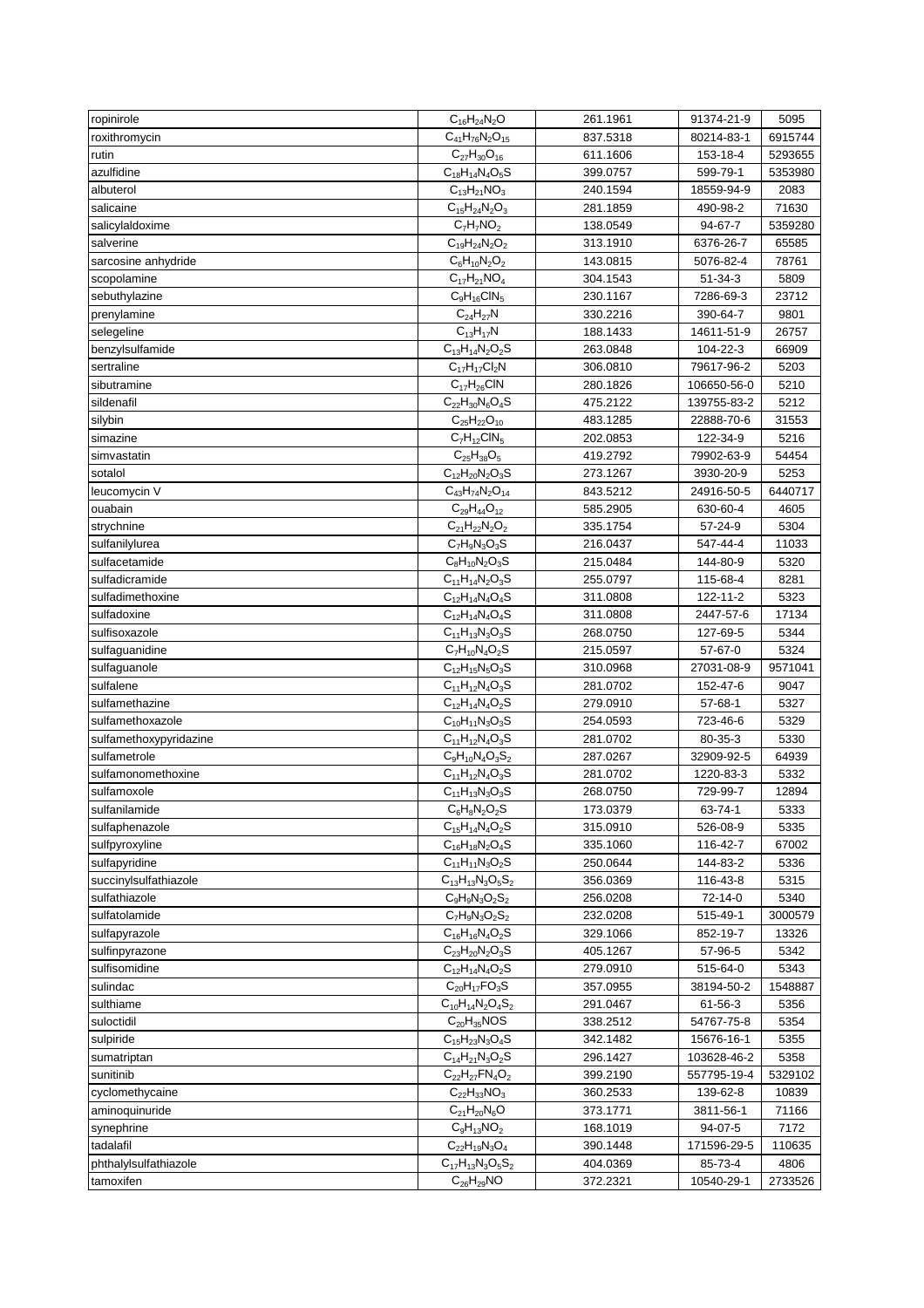| tebuconazole                                          | $C_{16}H_{22}CH_{3}O$                     | 308.1524             | 107534-96-3    | 16212339 |
|-------------------------------------------------------|-------------------------------------------|----------------------|----------------|----------|
| temazepam                                             | $C_{16}H_{13}CIN_2O_2$                    | 301.0738             | 846-50-4       | 5391     |
| temozolomide                                          | $C_6H_6N_6O_2$                            | 195.0625             | 85622-93-1     | 5394     |
| tenoxicam                                             | $C_{13}H_{11}N_3O_4S_2$                   | 338.0263             | 59804-37-4     | 5282194  |
| terazosine                                            | $C_{19}H_{25}N_5O_4$                      | 388.1979             | 63590-64-7     | 5401     |
| terbinafine                                           | $C_{21}H_{25}N$                           | 292.2059             | 91161-71-6     | 1549008  |
| terbutaline                                           | $C_{12}H_{19}NO_3$                        | 226.1437             | 23031-25-6     | 5403     |
| terbuthylazine                                        | $C_9H_{16}CIN_5$                          | 230.1167             | 5915-41-3      | 22206    |
| terbutryne                                            | $C_{10}H_{19}N_5S$                        | 242.1433             | 886-50-0       | 13450    |
| terconazole                                           | $C_{26}H_{31}Cl_2N_5O_3$                  | 532.1876             | 67915-31-5     | 50001    |
| tetrabenazine                                         | $C_{19}H_{27}NO_3$                        | 318.2063             | 58-46-8        | 6018     |
| tetracaine                                            | $C_{15}H_{24}N_2O_2$                      | 265.1910             | $94 - 24 - 6$  | 5411     |
| tetracycline                                          | $C_{22}H_{24}N_2O_8$                      | 445.1605             | 60-54-8        | 5353990  |
| tetramethyldiaminobenzophenone                        | $C_{17}H_{20}N_2O$                        | 269.1648             | 90-94-8        | 7031     |
| tetramethyldiaminodiphenylmethane                     | $C_{17}H_{22}N_2$                         | 255.1855             | $101 - 61 - 1$ | 29432    |
| tetrazepam                                            | $C_{16}H_{17}CIN_2O$                      | 289.1102             | 10379-14-3     | 25215    |
| tetroxoprim                                           | $C_{16}H_{22}N_4O_4$                      | 335.1713             | 53808-87-0     | 65450    |
| thalidomide                                           | $C_{13}H_{10}N_2O_4$                      | 259.0713             | $50-35-1$      | 5426     |
| delta(9)-tetrahydrocannabinol                         | $C_{21}H_{30}O_2$                         | 315.2319             | 1972-08-3      | 521727   |
| 11-nor-delta(9)-tetrahydrocannabinol-9-carboxylicacid | $C_{21}H_{28}O_4$                         | 345.2060             | 39690-06-7     | 107885   |
| thenalidine                                           | $C_{17}H_{22}N_{2}S$                      | 287.1576             | 86-12-4        | 27901    |
| thenyldiamine                                         | $C_{14}H_{19}N_3S$                        | 262.1372             | 91-79-2        | 7066     |
| theobromine                                           | $C_7H_8N_4O_2$                            | 181.0720             | 83-67-0        | 5429     |
| theocardine                                           | $C_{10}H_{14}N_4O_4$                      | 255.1087             | 13460-96-3     | 101172   |
| theophylline                                          | $C_7H_8N_4O_2$                            | 181.0720             | 58-55-9        | 2153     |
| thiabendazole                                         | $C_{10}H_7N_3S$                           | 202.0433             | 148-79-8       | 5430     |
| thiamazole                                            | $C_4H_6N_2S$                              | 115.0324             | 60-56-0        | 1349907  |
| thiambutosine                                         |                                           | 344.1791             | 500-89-0       | 3002003  |
|                                                       | $C_{19}H_{25}N_3OS$                       |                      |                |          |
| thiamphenicol                                         | $C_{12}H_{15}Cl_2NO_5S$                   | 356.0120             | 15318-45-3     | 27200    |
| thiamine                                              | $C_{12}H_{17}N_4OS^+$                     | 265.1117             | 59-43-8        | 1130     |
| thibenzazolin                                         | $C_9H_{10}N_2O_2S$                        | 211.0535<br>400.1875 | 6028-35-9      | 5440     |
| thiethylperazine                                      | $C_{22}H_{29}N_3S_2$<br>$C_{12}H_{11}NOS$ |                      | 1420-55-9      |          |
| thionalide                                            |                                           | 218.0634             | 93-42-5        | 66733    |
| thiobenzamide                                         | $C_7H_7NS$                                | 138.0371             | 2227-79-4      | 683563   |
| thioproperazine                                       | $C_{22}H_{30}N_{4}O_{2}S_{2}$             | 447.1882             | 316-81-4       | 9429     |
| thioridazine                                          | $C_{21}H_{26}N_2S_2$                      | 371.1610             | 50-52-2        | 5452     |
| allylthiourea<br>ticlopidine                          | $C_4H_8N_2S$                              | 117.0480             | 109-57-9       | 1549517  |
|                                                       | $C_{14}H_{14}CINS$                        | 264.0608             | 55142-85-3     | 5472     |
| tilidin                                               | $C_{17}H_{23}NO_2$                        | 274.1801             | 27107-79-5     | 32329    |
| timolol                                               | $C_{13}H_{24}N_{4}O_{3}S$                 | 317.1641             | 26839-75-8     | 33624    |
| tizanidine                                            | $C_9H_8CIN_5S$                            | 254.0261             | 51322-75-9     | 5487     |
| tobramycin                                            | $C_{18}H_{37}N_5O_9$                      | 468.2664             | 32986-56-4     | 36294    |
| tolazoline                                            | $C_{10}H_{12}N_2$                         | 161.1073             | 59-98-3        | 5504     |
| tolbutamide                                           | $C_{12}H_{18}N_2O_3S$                     | 271.1110             | 64-77-7        | 5505     |
| tolpropamine                                          | $C_{18}H_{23}N$                           | 254.1903             | 5632-44-0      | 72141    |
| torsemide                                             | $C_{16}H_{20}N_4O_3S$                     | 349.1328             | 56211-40-6     | 41781    |
| tramadol                                              | $C_{16}H_{25}NO_2$                        | 264.1958             | 27203-92-5     | 33741    |
| tramazoline                                           | $C_{13}H_{17}N_3$                         | 216.1495             | 1082-57-1      | 5524     |
| tranylcypromine                                       | $C_9H_{11}N$                              | 134.0964             | 155-09-9       | 5530     |
| trazodone                                             | $C_{19}H_{22}CH_5O$                       | 372.1585             | 19794-93-5     | 5533     |
| troleandomycin                                        | $C_{41}H_{67}NO_{15}$                     | 814.4583             | 2751-09-9      | 202225   |
| tramcinoloneacetonide                                 | $C_{24}H_{31}FO_6$                        | 435.2177             | 76-25-5        | 633097   |
| triameterene                                          | $C_{12}H_{11}N_7$                         | 254.1148             | 396-01-0       | 5546     |
| triazolam                                             | $C_{17}H_{12}Cl_2N_4$                     | 343.0511             | 28911-01-5     | 5556     |
| trifluoperazine                                       | $C_{21}H_{24}F_{3}N_{3}S$                 | 408.1715             | 117-89-5       | 5566     |
| trifluperidol                                         | $C_{22}H_{23}F_4NO_2$                     | 410.1737             | 749-13-3       | 5567     |
| trifluralin                                           | $C_{13}H_{16}F_3N_3O_4$                   | 336.1165             | 1582-09-8      | 5569     |
| trihexyphenidyl                                       | $C_{20}H_{31}NO$                          | 302.2478             | 144-11-6       | 66007    |
| trimecaine                                            | $C_{15}H_{24}N_{2}O$                      | 249.1961             | 616-68-2       | 12028    |
| trimethoprim                                          | $C_{14}H_{18}N_4O_3$                      | 291.1451             | 738-70-5       | 5578     |
| trimipramine                                          | $C_{20}H_{26}N_2$                         | 295.2168             | 739-71-9       | 5584     |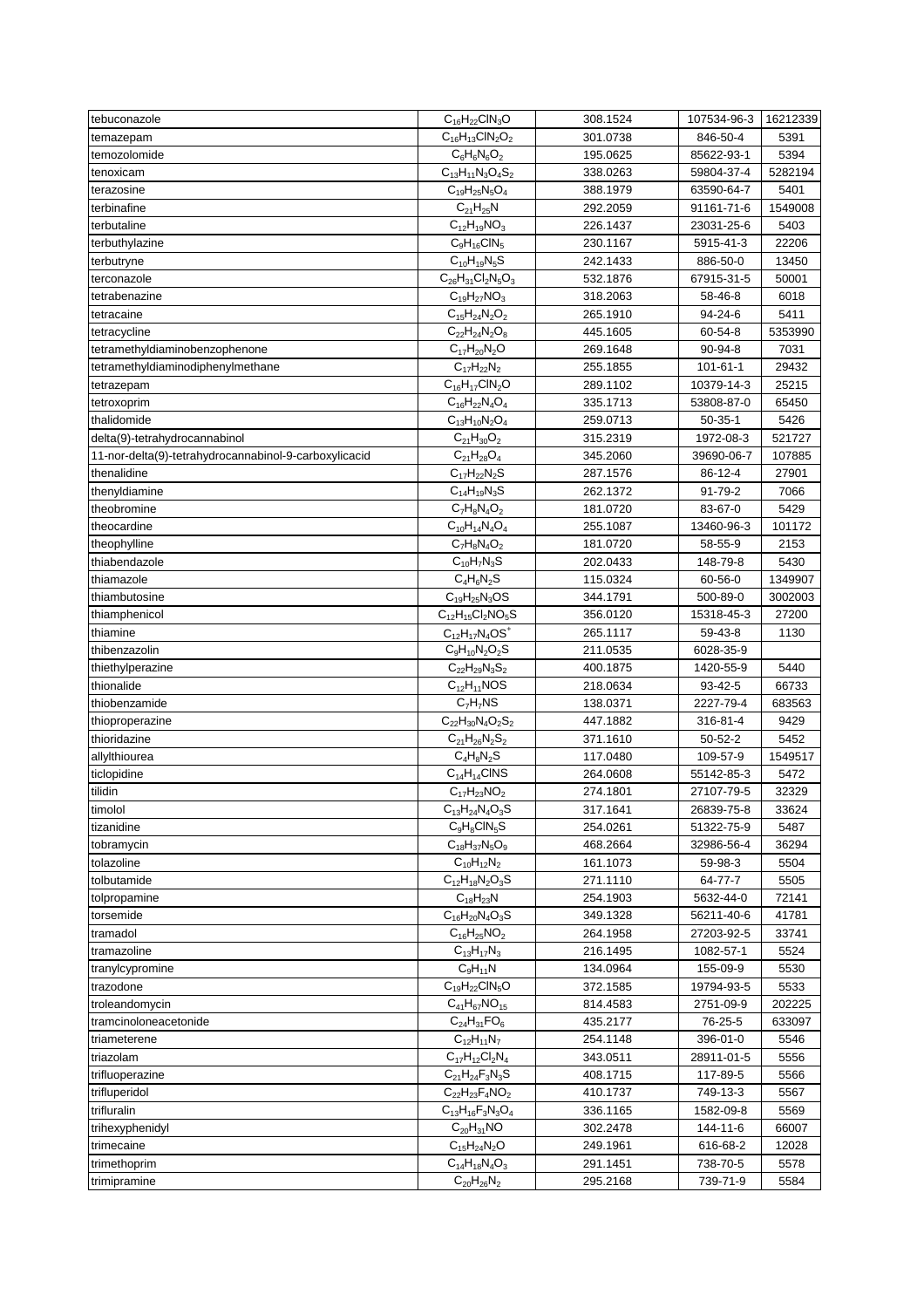| tripelennamine                  | $C_{16}H_{21}N_3$               | 256.1808 | $91 - 81 - 6$ | 5587     |
|---------------------------------|---------------------------------|----------|---------------|----------|
| triphenyltetrazolium            | $C_{19}H_{15}N_4^+$             | 299.1291 | 902-00-1      | 9284     |
| triprolidine                    | $C_{19}H_{22}N_2$               | 279.1855 | 486-12-4      | 688585   |
| tromethamine                    | $C_4H_{11}NO_3$                 | 122.0811 | 77-86-1       | 6503     |
| pramocaine                      | $C_{17}H_{27}NO_3$              | 294.2063 | 140-65-8      | 4886     |
| palerol                         | $C_{24}H_{30}NO_4^+$            | 396.2169 | 143-92-0      | 71491    |
| tropicamide                     | $C_{17}H_{20}N_2O_2$            | 285.1597 | 1508-75-4     | 5593     |
| troxerutin                      | $C_{33}H_{42}O_{19}$            | 743.2393 | 7085-55-4     | 5360237  |
| 3,6-diamino-10-methylacridinium | $C_{14}H_{14}N_3^+$             | 224.1182 | 86-40-8       | 2016     |
| tryptamine                      | $C_{10}H_{12}N_2$               | 161.1073 | $61 - 54 - 1$ | 1150     |
| tuaminoheptane                  | $C_7H_{17}N$                    | 116.1433 | 123-82-0      | 5603     |
| tubocurarine                    | $C_{37}H_{41}N_2O_6^+$          | 609.2959 | 57-95-4       | 6000     |
| tusukal                         | $C_{20}H_{25}NO$                | 296.2008 | 6159-39-3     | 201525   |
| tutocaine                       | $C_{14}H_{22}N_2O_2$            | 251.1754 | 891-33-8      | 10769    |
| tyramine                        | $C_8H_{11}NO$                   | 138.0913 | 51-67-2       | 5610     |
| uradipil                        | $C_{20}H_{29}N_5O_3$            | 388.2343 | 34661-75-1    | 5639     |
| valin                           | $C_5H_{11}NO_2$                 | 118.0862 | 72-18-4       | 1182     |
| vanillin                        | $C_8H_8O_3$                     | 153.0546 | 121-33-5      | 1183     |
| venlafaxine                     | $C_{17}H_{27}NO_2$              | 278.2114 | 93413-69-5    | 5656     |
| verapamil                       | $C_{27}H_{38}N_2O_4$            | 455.2904 | 52-53-9       | 2520     |
| Veratrine                       | $C_{32}H_{49}NO_9$              | 592.3480 | 62-59-9       | 5380394  |
| sulfachlorpyridazine            | $C_{10}H_9CIN_4O_2S$            | 285.0207 | 80-32-0       | 6634     |
| viloxazine                      | $C_{13}H_{19}NO_3$              | 238.1437 | 46817-91-8    | 5666     |
| vinblastine                     | $C_{46}H_{58}N_4O_9$            | 811.4276 | 865-21-4      | 13342    |
| vincamine                       | $C_{21}H_{26}N_2O_3$            | 355.2016 | 1617-90-9     | 5668     |
| viomycin                        | $C_{25}H_{43}N_{13}O_{10}$      | 686.3328 | 32988-50-4    | 3037981  |
| vitamin k5                      | $C_{11}H_{11}NO$                | 174.0913 | 83-70-5       | 6754     |
| warfarin                        | $C_{19}H_{16}O_4$               | 309.1121 | $81 - 81 - 2$ | 6691     |
| xanthine                        | $C_5H_4N_4O_2$                  | 153.0407 | 69-89-6       | 408611   |
| xanthinol                       | $C_{13}H_{21}N_5O_4$            | 312.1666 | 2530-97-4     | 9913     |
| xanthydrol                      | $C_{13}H_{10}O_2$               | 199.0753 | $90 - 46 - 0$ | 72861    |
| xipamide                        | $C_{15}H_{15}CIN_2O_4S$         | 355.0513 | 14293-44-8    | 26618    |
| xylometazoline                  | $C_{16}H_{24}N_2$               | 245.2012 | 526-36-3      | 5709     |
| yohimbine                       | $\overline{C}_{21}H_{26}N_2O_3$ | 355.2016 | 146-48-5      | 2866     |
| zaleplon                        | $C_{17}H_{15}N_5O$              | 306.1349 | 151319-34-5   | 5719     |
| zimeldine                       | $C_{16}H_{17}BrN_2$             | 317.0647 | 56775-88-3    | 5365247  |
| ziprasidone                     | $C_{21}H_{21}CIN_4OS$           | 413.1197 | 146939-27-7   | 60854    |
| zolpidem                        | $C_{19}H_{21}N_3O$              | 308.1757 | 82626-48-0    | 5732     |
| zomepirac                       | $C_{15}H_{14}NO_3Cl$            | 292.0734 | 33369-31-2    | 5733     |
| eszopiclone                     | $C_{17}H_{17}CIN_6O_3$          | 389.1123 | 138729-47-2   | 5735     |
| zotepine                        | $C_{18}H_{18}$ CINOS            | 332.0870 | 26615-21-4    | 5736     |
| clopenthixol                    | $C_{22}H_{25}CIN_2OS$           | 401.1448 | 982-24-1      | 5311507  |
| 2-aminoanthraquinone            | $C_{14}H_9NO_2$                 | 224.0706 | 117-79-3      | 8341     |
| 2-aminobenzothiazole            | $C_7H_6N_2S$                    | 151.0324 | 136-95-8      | 8706     |
| 2-aminophenol                   | $C_6H_7NO$                      | 110.0600 | 95-55-6       | 5801     |
| 4,4'-bipyridyl                  | $C_{10}H_8N_2$                  | 157.0760 | 553-26-4      | 11107    |
| 4-aminoacetanilid               | $C_8H_{10}N_2O$                 | 151.0865 | 122-80-5      | 31230    |
| 4-aminoacetophenone             | $C_8H_9NO$                      | 136.0756 | 99-92-3       | 7468     |
| acephate                        | $C_4H_{10}NO_3PS$               | 184.0191 | 30560-19-1    | 1982     |
| acetabutone                     | $C_{24}H_{29}FN_{2}O_{2}$       | 397.2285 | 807-31-8      | 13122    |
| acetanilide                     | $C_8H_9NO$                      | 136.0756 | 103-84-4      | 904      |
| acoin                           | $C_{23}H_{25}N_3O_3$            | 392.1968 | 537-05-3      | 10827    |
| aconitine                       | $C_{34}H_{47}NO_{11}$           | 646.3221 | 302-27-2      | 11969475 |
| acranil                         | $C_{21}H_{26}CIN_3O_2$          | 388.1786 | 522-20-3      | 101742   |
| actinoquinol                    | $C_{11}H_{11}NO_4S$             | 254.0481 | 15301-40-3    | 23674    |
| adenine                         | $C_5H_5N_5$                     | 136.0617 | 73-24-5       | 190      |
| adiphenine                      | $C_{20}H_{25}NO_2$              | 312.1958 | 50-42-0       | 2031     |
| adrenalone                      | $C_9H_{11}NO_3$                 | 182.0811 | 99-45-6       | 7436     |
| alprenolol                      | $C_{15}H_{23}NO_2$              | 250.1801 | 13655-52-2    | 2119     |
| amodiaquine                     | $C_{20}H_{22}CIN_{3}O$          | 356.1524 | 86-42-0       | 2165     |
| ampyrone                        | $C_{11}H_{13}N_3O$              | 204.1131 | 83-07-8       | 2151     |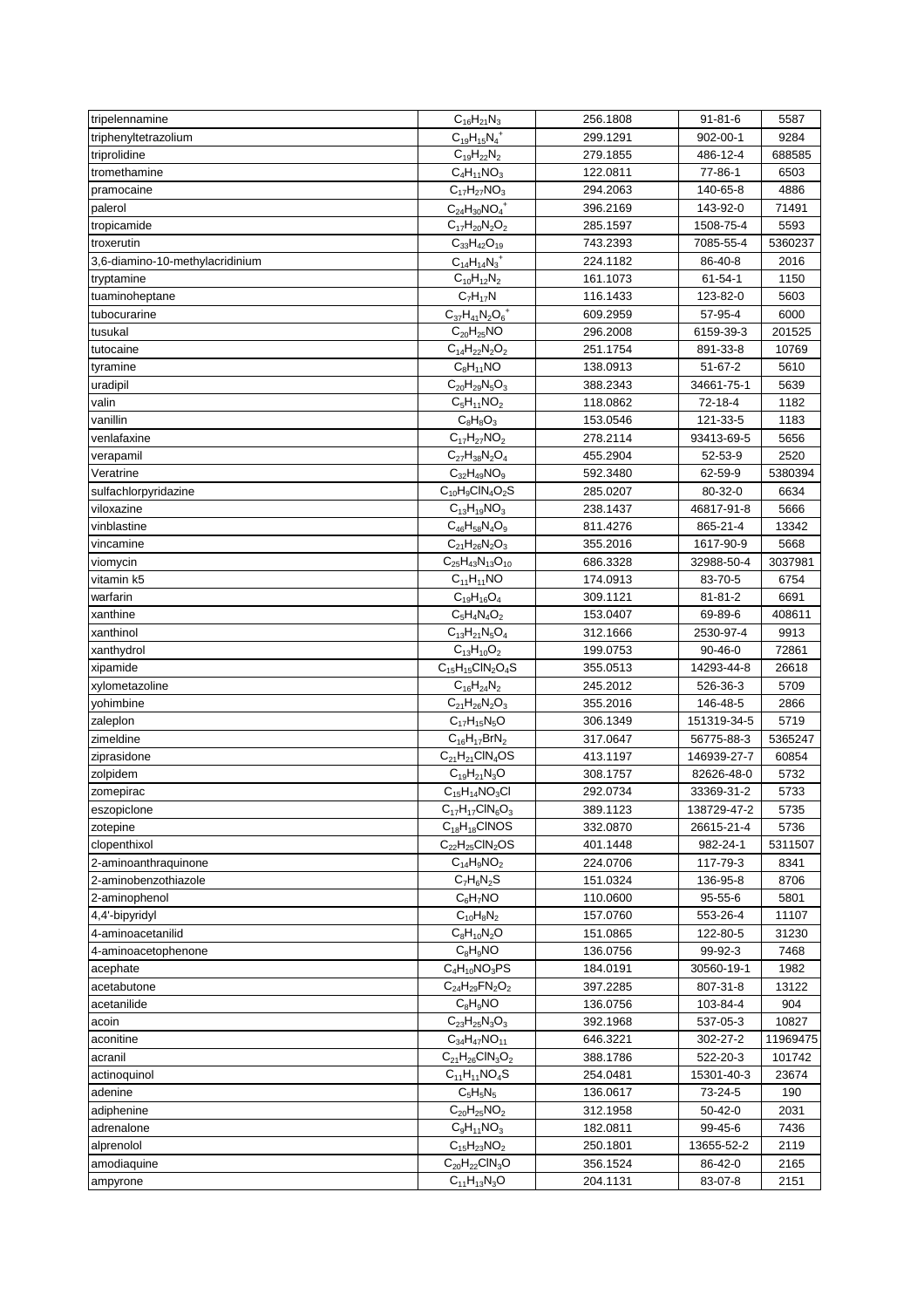| amydricaine                 | $C_{16}H_{26}N_2O_2$                      | 279.2067             | 963-07-5                | 12428           |
|-----------------------------|-------------------------------------------|----------------------|-------------------------|-----------------|
| anastrozole                 | $C_{17}H_{19}N_5$                         | 294.1713             | 120511-73-1             | 2187            |
| bamipine                    | $C_{19}H_{24}N_2$                         | 281.2012             | 4945-47-5               | 72075           |
| befunolol                   | $C_{16}H_{21}NO_4$                        | 292.1543             | 39552-01-7              | 2309            |
| benperidol                  | $C_{22}H_{24}FN_{3}O_{2}$                 | 382.1925             | 2062-84-2               | 16363           |
| benzarone                   | $C_{17}H_{14}O_3$                         | 267.1015             | 1477-19-6               | 255968          |
| benzoxaprofen               | $C_{16}H_{12}CINO_3$                      | 302.0578             | 51234-28-7              | 39941           |
| benzylephedrine             | $C_{17}H_{21}NO$                          | 256.1695             | 90-85-7                 | 562773          |
| betaine                     | $C_5H_{11}NO_2$                           | 118.0862             | 107-43-7                | 247             |
| betazole                    | $C_5H_9N_3$                               | 112.0869             | 105-20-4                | 7741            |
| bialamicol                  | $C_{28}H_{40}N_2O_2$                      | 437.3162             | 493-75-4                | 10304           |
| bifonazole                  | $C_{22}H_{18}N_2$                         | 311.1542             | 60628-96-8              | 2378            |
| bopindolol                  | $C_{23}H_{28}N_2O_3$                      | 381.2172             | 62658-63-3              | 44112           |
| bromdiphenhydramine         | $C_{17}H_{20}BrNO$                        | 334.0801             | 118-23-0                | 2444            |
| bromisoval                  | $C_6H_{11}BrN_2O_2$                       | 223.0076             | 496-67-3                | 2447            |
| bromocriptine               | $C_{32}H_{40}BrN_5O_5$                    | 654.2285             | 25614-03-3              | 31101           |
| broxaldine                  | $C_{17}H_{11}Br_2NO_2$                    | 419.9229             | 3684-46-6               | 77262           |
| broxyquinoline              | $C_9H_5Br_2NO$                            | 301.8810             | 521-74-4                | 2453            |
| brucine                     | $C_{23}H_{26}N_2O_4$                      | 395.1965             | 357-57-3                | 18528113        |
| bucetin                     | $C_{12}H_{17}NO_3$                        | 224.1281             | 1083-57-4               | 14130           |
| budipine                    | $C_{21}H_{27}N$                           | 294.2216             | 57982-78-2              | 68778           |
| buformin                    | $C_6H_{15}N_5$                            | 158.1400             | 692-13-7                | 2468            |
| bupropion                   | $C_{13}H_{18}CINO$                        | 240.1149             | 34911-55-2              | 444             |
| butanilcaine                | $C_{13}H_{19}CIN_2O$                      | 255.1258             | 3785-21-5               | 22379           |
| butaperazine                | $C_{24}H_{31}N_3OS$                       | 410.2260             | 653-03-2                | 12598           |
| butinoline                  | $C_{20}H_{21}NO$                          | 292.1695             | 968-63-8                | 68943           |
| butoconazole                | $C_{19}H_{17}Cl_3N_2S$                    | 411.0250             | 64872-76-0              | 47472           |
| butoxamine                  | $C_{15}H_{25}NO_3$                        | 268.1907             | 2922-20-5               | 18026           |
| butriptyline                | $C_{21}H_{27}N$                           | 294.2216             | 15686-37-0              | 21772           |
| buzepide                    | $C_{23}H_{31}N_2O^+$                      | 351.2430             | 3691-21-2               | 27206           |
| cacotheline                 | $C_{21}H_{21}N_3O_7$                      | 428.1452             | 561-20-6                | 221125          |
| camylofine                  | $C_{19}H_{32}N_2O_2$                      | 321.2536             | 5892-41-1               | 5902            |
| captodiamine                | $C_{21}H_{29}NS_2$                        | 360.1814             | 486-17-9                | 10240           |
| caramiphen                  | $C_{18}H_{27}NO_2$                        | 290.2114             | 77-22-5                 | 6472            |
| carbachol                   | $C_6H_{15}N_2O_2^+$                       | 147.1128             | 51-83-2                 | 2551            |
| carbadox                    | $C_{11}H_{10}N_4O_4$                      | 263.0774             | 6804-07-5               | 5353472         |
| carbiphene                  | $C_{28}H_{34}N_2O_2$                      | 431.2693             | 15687-16-8              | 10080           |
| carmantadine                | $C_{14}H_{21}NO_2$                        | 236.1645             | 38081-67-3              | 37906           |
| carteolol                   | $C_{16}H_{24}N_2O_3$                      | 293.1859             | 51781-06-7              | 2583            |
| carphenazine                | $C_{24}H_{31}N_3O_2S$                     | 426.2209             | 2622-30-2               | 18104           |
| chlorambucil                | $C_{14}H_{19}Cl_2NO_2$                    | 304.0871             | 305-03-3                | 2708            |
| chlorazanil                 | $C_9H_8CIN_5$                             | 222.0540             | 500-42-5                | 10374           |
| chlorisondamine             | $C_{14}H_{20}Cl_4N_2^{+2}$                | 178.0184             | 69-27-2                 | 6244            |
| chlorothen                  | $C_{14}H_{18}CIN_3S$                      | 296.0982             | 148-65-2                | 8993            |
| chlorpyrifos                | $C_9H_{11}Cl_3NO_3PS$                     | 349.9335             | 2921-88-2               | 2730            |
| chlorpyrifos-methyl         | $C_7H_7Cl_3NO_3PS$                        | 321.9022             | 5598-13-0               | 21803           |
| clenbuterol                 | $C_{12}H_{18}Cl_2N_2O$                    | 277.0868             | 37148-27-9              | 2783            |
| clobutinol                  | $C_{14}H_{22}CINO$                        | 256.1462             | 14860-49-2              | 26937           |
| clofenetamine               | $C_{20}H_{26}CINO$                        | 332.1775             | 511-46-6                | 71812           |
| clominorex                  | $C_9H_9CIN_2O$                            | 197.0476             | 3876-10-6               | 19752           |
| clopamide                   | $C_{14}H_{20}CIN_3O_3S$                   | 346.0986             | 636-54-4                | 2804            |
|                             |                                           |                      |                         |                 |
| cloprednol<br>clorprenaline | $C_{21}H_{25}ClO_5$<br>$C_{11}H_{16}CINO$ | 393.1463<br>214.0993 | 5251-34-3<br>3811-25-4  | 5284535<br>2810 |
|                             | $C_{18}H_{18}CIN_3S$                      |                      |                         |                 |
| clothiapine<br>collodion    | $C_{20}H_{16}N_4$                         | 344.0982<br>313.1447 | 2058-52-8<br>99994-22-6 | 16351<br>720071 |
|                             |                                           |                      |                         |                 |
| coniine                     | $C_8H_{17}N$                              | 128.1433             | 3238-60-6               | 9985            |
| cyamepromazine              | $C_{19}H_{21}N_3S$                        | 324.1528             | 3546-03-0               | 62865           |
| cyclobenzaprine             | $C_{20}H_{21}N$                           | 276.1746             | 303-53-7                | 2895            |
| cyclopentamine              | $C_9H_{19}N$                              | 142.1590             | 102-45-4                | 7608            |
| deferoxamine                | $C_{25}H_{48}N_6O_8$                      | 561.3606             | 70-51-9                 | 2973            |
| demecarium                  | $C_{32}H_{52}N_4O_4^{\frac{1}{2}}$        | 278.1988             | 56-94-0                 | 5965            |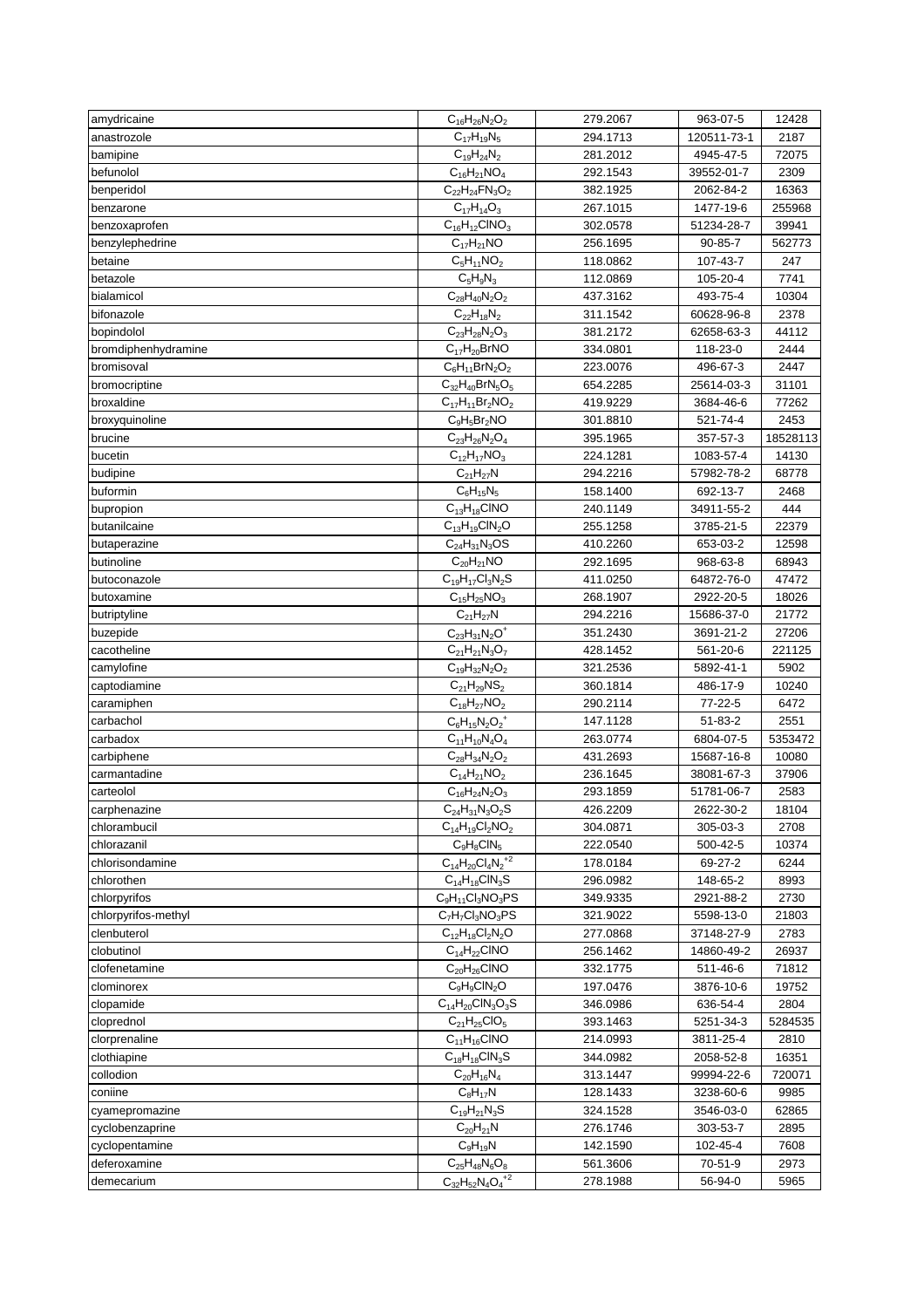| demoxepam                      | $C_{15}H_{11}CIN_2O_2$      | 287.0581 | 963-39-3      | 13756    |
|--------------------------------|-----------------------------|----------|---------------|----------|
| dequalinium                    | $C_{30}H_{40}N_4^{\;+2}$    | 228.1621 | 522-51-0      | 2993     |
| deserpidine                    | $C_{32}H_{38}N_2O_8$        | 579.2700 | 131-01-1      | 8550     |
| diacetazotol                   | $C_{18}H_{19}N_3O_2$        | 310.1550 | 83-63-6       | 6751     |
| dianisidine                    | $C_{14}H_{16}N_2O_2$        | 245.1284 | 119-90-4      | 8411     |
| diapamide                      | $C_9H_{11}CIN_2O_3S$        | 263.0251 | 3688-85-5     | 19394    |
| diazoxide                      | $C_8H_7CIN_2O_2S$           | 230.9989 | 364-98-7      | 3019     |
| dibenzothiazyl disulfide       | $C_{14}H_8N_2S_4$           | 332.9643 | 120-78-5      | 8447     |
| dicyclomine                    | $C_{19}H_{35}NO_2$          | 310.2740 | 77-19-0       | 3042     |
| diethylallylacetamide          | $C_9H_{17}NO$               | 156.1382 | 512-48-1      | 68845    |
| diethylcarbamazine             | $C_{10}H_{21}N_{3}O$        | 200.1757 | $90 - 89 - 1$ | 3052     |
| diisopentylamine               | $C_{10}H_{23}N$             | 158.1903 | 544-00-3      | 10988    |
| dilazep                        | $C_{31}H_{44}N_2O_{10}$     | 605.3068 | 35898-87-4    | 3074     |
| dimefadane                     | $C_{17}H_{19}N$             | 238.1590 | 5581-40-8     | 21760    |
|                                | $C_{20}H_{26}N_2$           |          |               |          |
| dimethacrine                   |                             | 295.2168 | 4757-55-5     | 94280    |
| dimethisoquin                  | $C_{17}H_{24}N_2O$          | 273.1961 | 86-80-6       | 6857     |
| diphenylacetamide              | $C_{14}H_{13}NO$            | 212.1069 | 519-87-9      | 10615    |
| duloxetine                     | $C_{18}H_{19}NOS$           | 298.1260 | 116539-59-4   | 60835    |
| 4-hydroxy-N-desmethyltamoxifen | $C_{25}H_{27}NO_2$          | 374.2114 | 114828-90-9   | 10090750 |
| ethaverine                     | $C_{24}H_{29}NO_4$          | 396.2169 | 486-47-5      | 3280     |
| ethyl vanillin                 | $C_9H_{10}O_3$              | 167.0702 | 121-32-4      | 8467     |
| exemestane                     | $C_{20}H_{24}O_2$           | 297.1849 | 107868-30-4   | 60198    |
| fendiline                      | $C_{23}H_{25}N$             | 316.2059 | 13042-18-7    | 3336     |
| flumetramide                   | $C_{11}H_{10}F_3NO_2$       | 246.0736 | 7125-73-7     | 23512    |
| gamma-aminobutyric acid        | $\overline{C}_4H_9NO_2$     | 104.0706 | 56-12-2       | 119      |
| gestodene                      | $C_{21}H_{26}O_2$           | 311.2005 | 60282-87-3    | 3033968  |
| guanfacine                     | $C_9H_9Cl_2N_3O$            | 246.0195 | 29110-47-2    | 3519     |
| halazepam                      | $C_{17}H_{12}CIF_{3}N_{2}O$ | 353.0663 | 23092-17-3    | 31640    |
| halcinonide                    | $C_{24}H_{32}CIFO_{5}$      | 455.1995 | 3093-35-4     | 443943   |
| hexacarbacholine               | $C_{18}H_{40}N_4{O_4}^{2}$  | 188.1519 | 306-41-2      | 71495    |
| hexylcaine                     | $C_{16}H_{23}NO_2$          | 262.1801 | 532-77-4      | 10770    |
| histapyrrodine                 | $C_{19}H_{24}N_2$           | 281.2012 | 493-80-1      | 68122    |
| homofenazine                   | $C_{23}H_{28}F_{3}N_{3}OS$  | 452.1977 | 3833-99-6     | 19687    |
| hordenine                      | $\overline{C}_{10}H_{15}NO$ | 166.1226 | 539-15-1      | 68313    |
| hydromorphone                  | $C_{17}H_{19}NO_3$          | 286.1437 | 466-99-9      | 5284570  |
| hydroquinine                   | $C_{20}H_{26}N_2O_2$        | 327.2067 | 522-66-7      | 102134   |
| hydroxindasol                  | $C_{19}H_{22}N_2O_2$        | 311.1754 | 7008-15-3     | 216254   |
| ibopamine                      | $C_{17}H_{25}NO_4$          | 308.1856 | 66195-31-1    | 68555    |
| imidoline                      | $C_{13}H_{18}CIN_3O$        | 268.1211 | 7303-78-8     | 23728    |
|                                |                             |          |               |          |
| indanazoline                   | $C_{12}H_{15}N_3$           | 202.1338 | 40507-78-6    | 65979    |
| iocetamic acid                 | $C_{12}H_{13}I_3N_2O_3$     | 614.8133 | 16034-77-8    | 27648    |
| iproniazid                     | $C_9H_{13}N_3O$             | 180.1131 | 54-92-2       | 3748     |
| irbesartan                     | $C_{25}H_{28}N_6O$          | 429.2397 | 138402-11-6   | 3749     |
| isobutyrophenetidide           | $C_{12}H_{17}NO_2$          | 208.1332 | 91368-55-7    | 225861   |
| isocarboxazide                 | $C_{12}H_{13}N_3O_2$        | 232.1080 | 59-63-2       | 3759     |
| isometheptene                  | $C_9H_{19}N$                | 142.1590 | 503-01-5      | 22297    |
| isopromethazine                | $C_{17}H_{20}N_2S$          | 321.1186 | 303-14-0      | 110668   |
| isoproterenol                  | $C_{11}H_{17}NO_3$          | 212.1281 | 7683-59-2     | 3779     |
| isoxicam                       | $C_{14}H_{13}N_3O_5S$       | 336.0648 | 34552-84-6    | 5360959  |
| isoxuprine                     | $C_{18}H_{23}NO_3$          | 302.1750 | 395-28-8      | 3783     |
| 1-pentyl-3-(1-naphthoyl)indole | $C_{24}H_{23}NO$            | 342.1852 | 209414-07-3   | 10382701 |
| ketanserin                     | $C_{22}H_{22}FN_{3}O_{3}$   | 396.1717 | 74050-98-9    | 3822     |
| ketazolam                      | $C_{20}H_{17}CIN_2O_3$      | 369.1000 | 27223-35-4    | 33746    |
| khelloside                     | $C_{19}H_{20}O_{10}$        | 409.1129 | 17226-75-4    | 28404    |
| labetalol                      | $C_{19}H_{24}N_2O_3$        | 329.1859 | 36894-69-6    | 3869     |
| letrozole                      | $C_{17}H_{11}N_5$           | 286.1087 | 112809-51-5   | 3902     |
| levometiomeprazin              | $C_{19}H_{24}N_2S_2$        | 345.1453 | 7009-43-0     | 26430    |
| lofexidine                     | $C_{11}H_{12}Cl_2N_2O$      | 259.0399 | 31036-80-3    | 30668    |
| lorcainide                     | $C_{22}H_{27}CIN_2O$        | 371.1884 | 59729-31-6    | 42884    |
| lucanthone                     | $C_{20}H_{24}N_2OS$         | 341.1682 | 479-50-5      | 10180    |
| lumiracoxib                    | $C_{15}H_{13}CIFNO2$        | 294.0691 | 220991-20-8   | 151166   |
|                                |                             |          |               |          |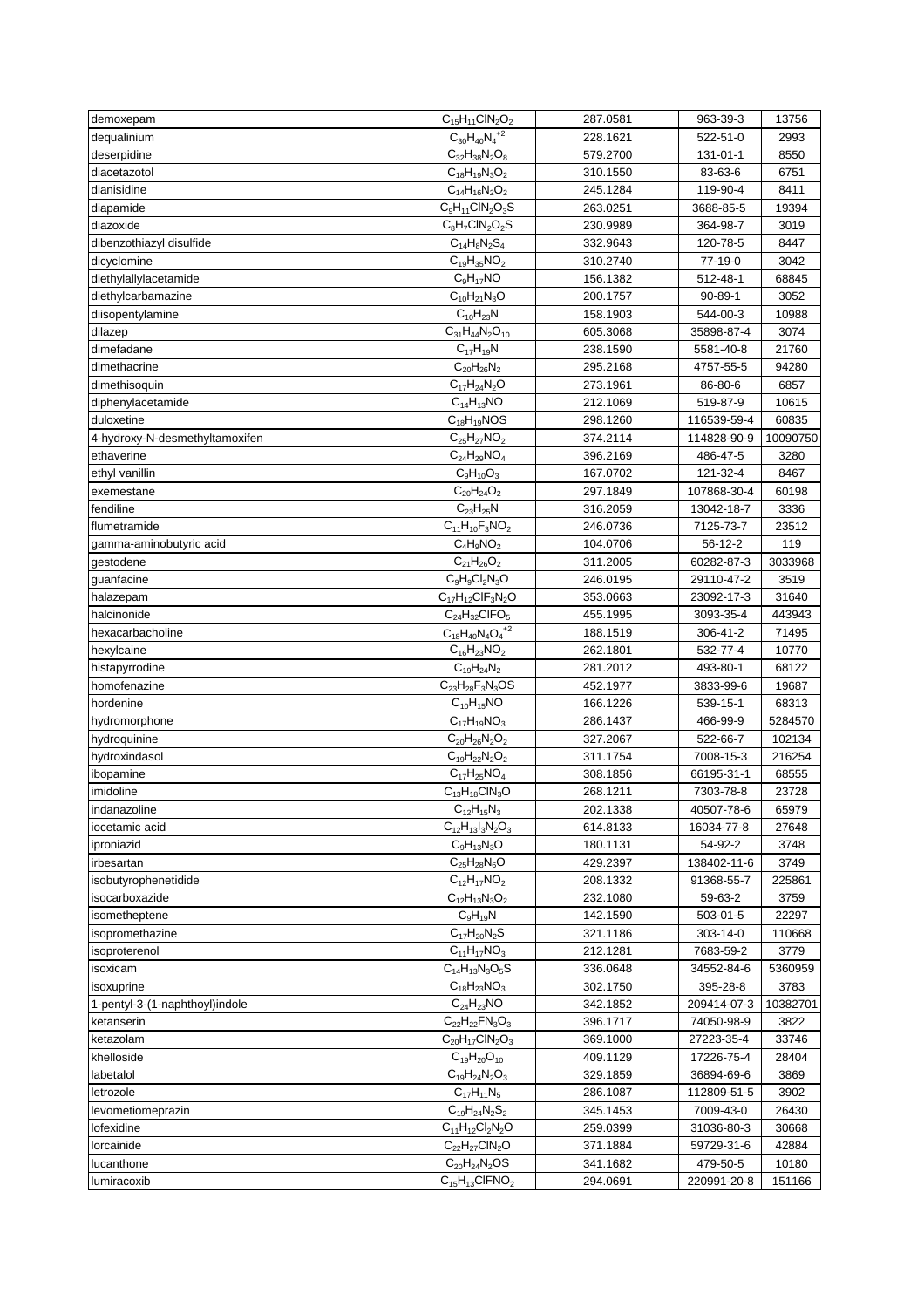| mannomustine                                      | $C_{10}H_{22}Cl_2N_2O_4$                         | 305.1029 | 576-68-1      | 11337    |
|---------------------------------------------------|--------------------------------------------------|----------|---------------|----------|
| melphalan                                         | $C_{13}H_{18}Cl_2N_2O_2$                         | 305.0818 | 148-82-3      | 460612   |
| 4-methylephedrone                                 | $C_{11}H_{15}NO$                                 | 178.1226 | 1189805-46-6  | 45266826 |
| mephentermine                                     | $C_{11}H_{17}N$                                  | 164.1433 | 100-92-5      | 3677     |
| mepindolol                                        | $C_{15}H_{22}N_2O_2$                             | 263.1754 | 23694-81-7    | 71698    |
| meproscillarin                                    | $C_{31}H_{44}O_8$                                | 545.3108 | 33396-37-1    | 36455    |
| mesoridazine                                      | $C_{21}H_{26}N_2OS_2$                            | 387.1559 | 5588-33-0     | 4078     |
| metaclazepam                                      | $\overline{C_{18}}H_{18}BrClN_2O$                | 393.0363 | 84031-17-4    | 71272    |
| metaraminol                                       | $C_9H_{13}NO_2$                                  | 168.1019 | 54-49-9       | 5906     |
| methacetin                                        | $C_9H_{11}NO_2$                                  | 166.0862 | $51 - 66 - 1$ | 5827     |
| methapyrilene                                     | $C_{14}H_{19}N_3S$                               | 262.1372 | $91 - 80 - 5$ | 4098     |
| methidathion                                      | $C_6H_{11}N_2O_4PS_3$                            | 302.9691 | 950-37-8      | 13709    |
| methyl 4-aminobenzoate                            | $C_8H_9NO_2$                                     | 152.0706 | 619-45-4      | 12082    |
| methylhomatropine                                 | $C_{17}H_{24}NO_3$ <sup>+</sup>                  | 290.1750 | 80-49-9       | 10429215 |
| methyprylon                                       | $C_{10}H_{17}NO_2$                               | 184.1332 | 125-64-4      | 4162     |
| methyrosine                                       | $C_{10}H_{13}NO_3$                               | 196.0968 | 658-48-0      | 3125     |
| metofenazate                                      | $C_{31}H_{36}CIN_3O_5S$                          | 598.2142 | 388-51-2      | 9800     |
| isoconazole                                       | $C_{18}H_{14}Cl_4N_2O$                           | 414.9933 | 27523-40-6    | 3760     |
| minaprine                                         | $C_{17}H_{22}N_4O$                               | 299.1866 | 25953-17-7    | 4199     |
| minoxidil                                         | $C_9H_{15}N_5O$                                  | 210.1349 | 38304-91-5    | 4201     |
| mexiletine                                        | $C_{11}H_{17}NO$                                 | 180.1382 | 31828-71-4    | 4178     |
| monocrotophos                                     | $C_7H_{14}NO_5P$                                 | 224.0682 | 6923-22-4     | 5371562  |
| mopidamol                                         | $C_{19}H_{31}N_7O_4$                             | 422.2510 | 13665-88-8    | 26172    |
| morazone                                          | $C_{23}H_{27}N_3O_2$                             | 378.2176 | 6536-18-1     | 39609    |
| morphine-3-glucuronide                            | $C_{23}H_{27}NO_9$                               | 462.1758 | 20290-09-9    | 5484731  |
| morphine-6-glucuronide                            | $C_{23}H_{27}NO_9$                               | 462.1758 | 20290-10-2    | 5360621  |
| moxisylyte                                        | $C_{16}H_{25}NO_3$                               | 280.1907 | 54-32-0       | 4260     |
| N-(3-methoxypropyl)-1,4-benzodioxan-2-methylamine | $C_{13}H_{19}NO_3$                               | 238.1437 | 2307-81-5     | 16828    |
| N-(hydroxymethyl)nicotinamide                     | $C_7H_8N_2O_2$                                   | 153.0658 | 3569-99-1     | 77116    |
| N,N-didesethyl sunitinib                          | $C_{18}H_{19}FN_{4}O_{2}$                        | 343.1564 | 873077-70-4   |          |
| naloxone                                          | $C_{19}H_{21}NO_4$                               | 328.1548 | 465-65-6      | 5284596  |
| N-desethyl sunitinib                              | $C_{20}H_{23}FN_{4}O_{2}$                        | 371.1877 | 356068-97-8   |          |
| nifuroxazide                                      | $C_{12}H_9N_3O_5$                                | 276.0614 | 965-52-6      | 5337997  |
| N-methylacetanilide                               | $C_9H_{11}NO$                                    | 150.0913 | 579-10-2      | 11364    |
| noxiptilin                                        | $C_{19}H_{22}N_2O$                               | 295.1804 | 3362-45-6     | 21087    |
| orciprenaline                                     | $C_{11}H_{17}NO_3$                               | 212.1281 | 586-06-1      | 4086     |
| oseltamivir                                       | $C_{16}H_{28}N_2O_4$                             | 313.2121 | 196618-13-0   | 65028    |
| oxacillin                                         | $C_{19}H_{19}N_3O_5S$                            | 402.1118 | 66-79-5       | 6196     |
| oxeladin                                          |                                                  | 336.2533 | 468-61-1      | 4619     |
|                                                   | $C_{20}H_{33}NO_3$                               | 320.1645 |               |          |
| oxetorone                                         | $C_{21}H_{21}NO_2$                               |          | 26020-55-3    | 6436540  |
| oxypendyl                                         | $C_{20}H_{26}N_4OS$<br>$C_{18}H_{22}N_{2}O_{2}S$ | 371.1900 | 5585-93-3     | 168893   |
| oxomemazine                                       |                                                  | 331.1474 | 3689-50-7     | 19396    |
| oxyphenisatin                                     | $C_{24}H_{19}NO_5$                               | 402.1335 | 125-13-3      | 8269     |
| oxypurinol                                        | $C_5H_4N_4O_2$                                   | 153.0407 | 2465-59-0     | 4644     |
| paraquat                                          | $C_{12}H_{14}{N_2}^{+2}$                         | 93.0573  | 4685-14-7     | 15939    |
| phenacaine                                        | $C_{18}H_{22}N_2O_2$                             | 299.1754 | 101-93-9      | 7588     |
| p-hydroxyamphetamine                              | $C_9H_{13}NO$                                    | 152.1069 | 60-13-9       | 9377     |
| pralidoxime                                       | $C_7H_9N_2O^+$                                   | 137.0709 | 6735-59-7     | 5353894  |
| propyliodone                                      | $C_{10}H_{11}I_2NO_3$                            | 447.8901 | 587-61-1      | 4949     |
| propyphenazone                                    | $C_{14}H_{18}N_2O$                               | 231.1491 | 479-92-5      | 3778     |
| neopsicaine                                       | $C_{19}H_{26}NO_4^+$                             | 332.1856 | 69343-45-9    | 50372    |
| quinine                                           | $C_{20}H_{24}N_2O_2$                             | 325.1910 | 130-95-0      | 8549     |
| sertindole                                        | $C_{24}H_{26}CIFN_4O$                            | 441.1851 | 106516-24-9   | 60149    |
| tamsulosin                                        | $C_{20}H_{28}N_2O_5S$                            | 409.1791 | 106133-20-4   | 129211   |
| tetrabutylammonium                                | $C_{16}H_{36}N^{+}$                              | 242.2842 | 1643-19-2     | 16028    |
| toliprolol                                        | $C_{13}H_{21}NO_2$                               | 224.1645 | 2933-94-0     | 18047    |
| triazulenone                                      | $C_{23}H_{21}CIN_6O_3$                           | 465.1436 | 61197-73-7    | 3033860  |
| trichlorofon                                      | $C_4H_8Cl_3O_4P$                                 | 256.9298 | 52-68-6       | 5853     |
| triiodothyronine                                  | $C_{15}H_{12}I_3NO_4$                            | 651.7973 | 6893-02-3     | 5920     |
| tubocurarine                                      | $C_{38}H_{44}N_2O_6^{+2}$                        | 312.1594 | 6989-98-6     | 411885   |
| vardenafil                                        | $C_{23}H_{32}N_6O_4S$                            | 489.2278 | 224785-91-5   | 110634   |